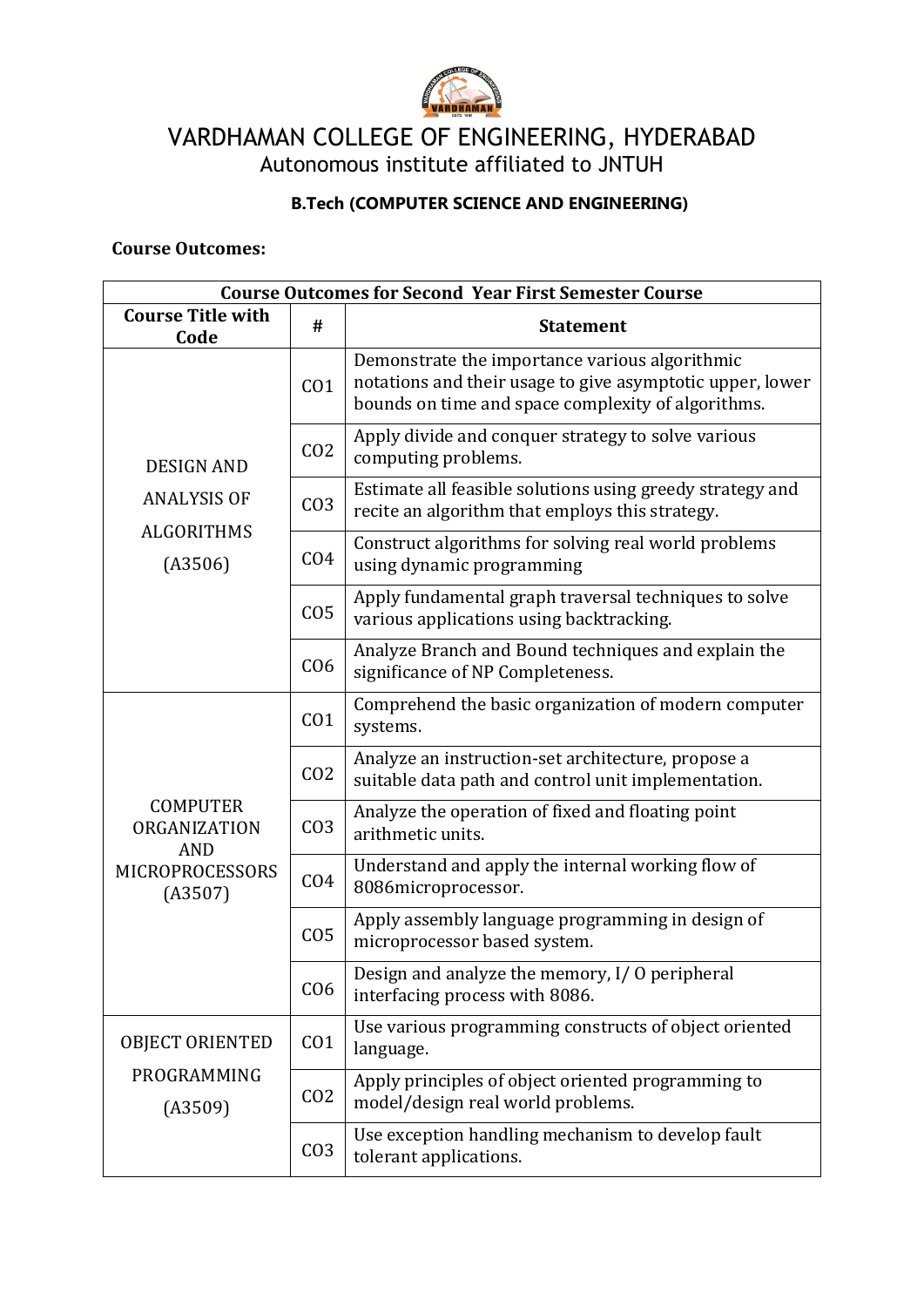|                                                                              | CO <sub>4</sub> | Analyze the concepts of multi threaded programming and<br>synchronization.                                                     |  |  |  |
|------------------------------------------------------------------------------|-----------------|--------------------------------------------------------------------------------------------------------------------------------|--|--|--|
|                                                                              | CO <sub>5</sub> | Use GUI controls and event handling mechanism to<br>develop interactive window/desktop applications.                           |  |  |  |
|                                                                              | CO <sub>6</sub> | Analyze need of applets, swings to develop simple web<br>application.                                                          |  |  |  |
|                                                                              | CO <sub>1</sub> | Show the interaction between CPU, memory and I/O<br>ports by implementing programs.                                            |  |  |  |
|                                                                              | CO <sub>2</sub> | Program a microprocessor using instruction set of 8086.                                                                        |  |  |  |
| <b>COMPUTER</b><br>ORGANIZATION AND<br><b>MICROPROCESSORS</b><br>LAB (A3510) | CO <sub>3</sub> | Master the assembly level programming using 8086<br>instruction set.                                                           |  |  |  |
|                                                                              | CO <sub>4</sub> | Distinguish how different I/O devices can be interfaced to<br>processor and will explore several techniques of<br>interfacing. |  |  |  |
|                                                                              | CO <sub>5</sub> | Demonstrate is clear understanding of the interaction for<br>data transfer between CPU, memory and I/O ports                   |  |  |  |
|                                                                              | CO <sub>1</sub> | Use various constructs of object orient programming                                                                            |  |  |  |
| <b>OBJECT ORIENTED</b>                                                       | CO <sub>2</sub> | Write programs using string API.                                                                                               |  |  |  |
| PROGRAMMING<br>THROUGH JAVA LAB                                              | CO <sub>3</sub> | Analyze the need of object oriented programming<br>principles.                                                                 |  |  |  |
| (A3511)<br>CO <sub>4</sub>                                                   |                 | Apply exception handling mechanism to overcome run-<br>time errors.                                                            |  |  |  |
|                                                                              | CO <sub>5</sub> | Prepare for writing multi threaded applications.                                                                               |  |  |  |
|                                                                              | CO6             | Use event handling and AWT to design GUI applications.                                                                         |  |  |  |

|               | <b>Course Outcomes for Second Year Second Semester Course</b> |                                                                                              |                                                                                                                                                      |  |  |  |
|---------------|---------------------------------------------------------------|----------------------------------------------------------------------------------------------|------------------------------------------------------------------------------------------------------------------------------------------------------|--|--|--|
|               |                                                               | CO <sub>1</sub>                                                                              | Analyze the designing criteria of different programming<br>languages to choose appropriate language for<br>implementation of real time applications. |  |  |  |
| PRINCIPLES OF | CO <sub>2</sub>                                               | Identify appropriate primitive/user defined data types<br>for increasing program efficiency. |                                                                                                                                                      |  |  |  |
|               | PROGRAMMING<br>LANGUAGES<br>(A3512)                           | CO <sub>3</sub>                                                                              | Apply sub program concepts to improve the readability<br>of the program.                                                                             |  |  |  |
|               |                                                               | CO <sub>4</sub>                                                                              | Analyze different object oriented programming features<br>and to apply in developing efficient web programs with<br>concurrent ability.              |  |  |  |
|               |                                                               | CO <sub>5</sub>                                                                              | Apply exception handling techniques to develop robust<br>programs to sustain against all runtime exceptions.                                         |  |  |  |
|               | <b>FORMAL</b><br><b>LANGUAGES AND</b>                         | CO <sub>1</sub>                                                                              | Acquire a fundamental understanding of the core<br>concepts in automata theory and formal languages.                                                 |  |  |  |
|               | <b>AUTOMATA THEORY</b><br>(A3513)                             | CO <sub>2</sub>                                                                              | Design grammars and automata (recognizers) for<br>different language classes.                                                                        |  |  |  |
|               |                                                               | CO <sub>3</sub>                                                                              | Identify formal language classes and prove language                                                                                                  |  |  |  |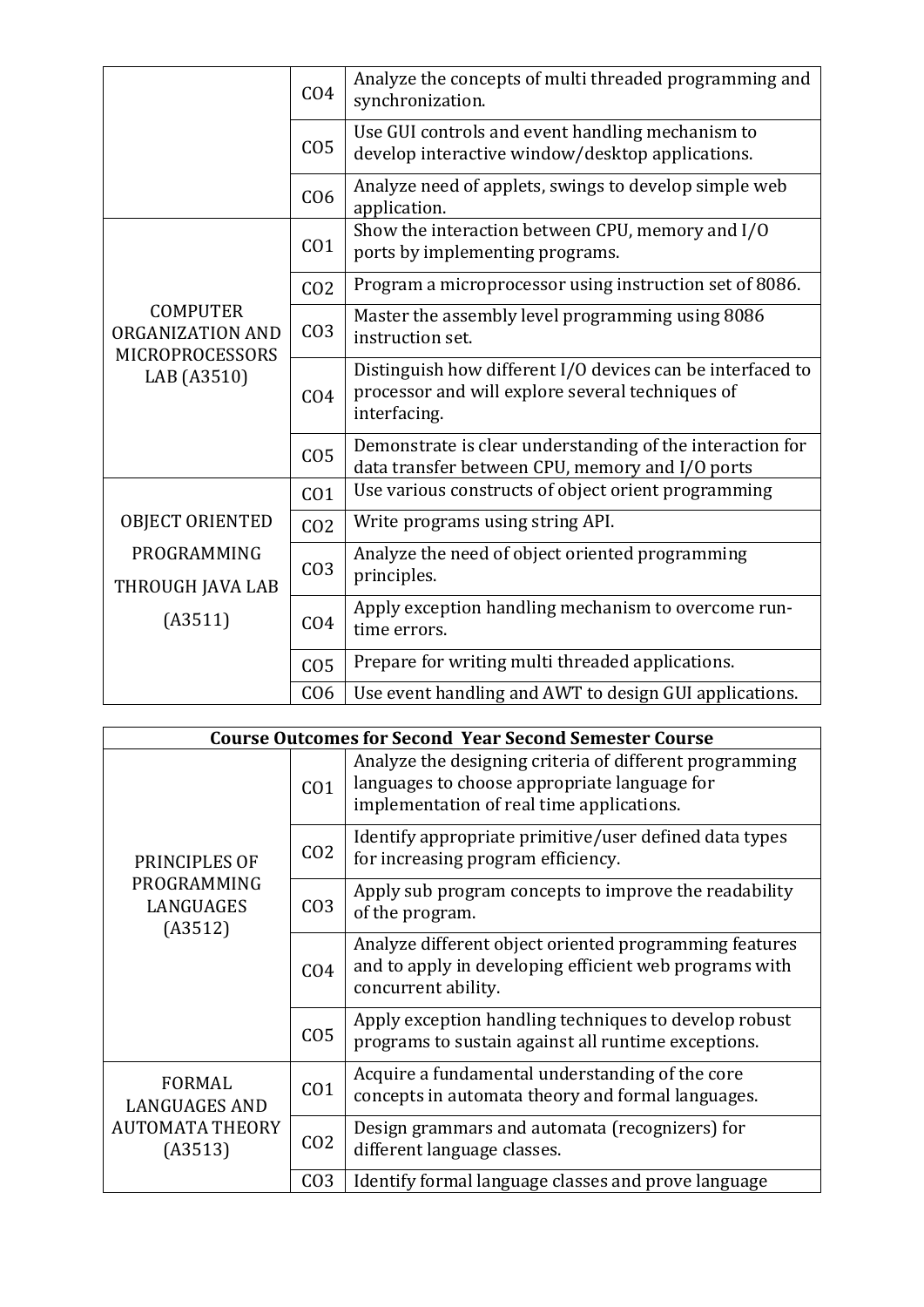|                                                  |                 | membership properties.                                                                                                                                                                       |  |  |
|--------------------------------------------------|-----------------|----------------------------------------------------------------------------------------------------------------------------------------------------------------------------------------------|--|--|
|                                                  | CO <sub>4</sub> | Prove and disprove theorems establishing key properties<br>of formal languages and automata.                                                                                                 |  |  |
|                                                  | CO <sub>5</sub> | Acquire a fundamental understanding of core concepts<br>relating to the theory of computation and computational<br>models including (but not limited to) decidability and<br>intractability. |  |  |
|                                                  | CO <sub>1</sub> | Identify the right process model to develop a software<br>system.                                                                                                                            |  |  |
| <b>SOFTWARE</b>                                  | CO <sub>2</sub> | Gather requirements and analyze them scientifically in<br>order to develop the right product, besides authoring<br>software requirements document.                                           |  |  |
| <b>ENGINEERING</b><br>(A3514)                    | CO <sub>3</sub> | Propose design as per functional and non-functional<br>requirements using design principles.                                                                                                 |  |  |
|                                                  | CO <sub>4</sub> | Propose testing strategies for application being<br>developed.                                                                                                                               |  |  |
|                                                  | CO <sub>5</sub> | Identify right set of umbrella activities for quality<br>management and assurance.                                                                                                           |  |  |
| <b>OPERATING</b><br>SYSTEMS (A3515)              | CO <sub>1</sub> | Analyze the concept of Process management,<br>Synchronization and Concurrency control.                                                                                                       |  |  |
|                                                  | CO <sub>2</sub> | Examine Deadlock handling methods.                                                                                                                                                           |  |  |
|                                                  | CO <sub>3</sub> | Apply the concepts of Memory management techniques.                                                                                                                                          |  |  |
|                                                  | CO <sub>4</sub> | Use File and Disk Management Schemes for effective<br>Storage.                                                                                                                               |  |  |
|                                                  | CO <sub>5</sub> | Examine different Protection and Security principles<br>associated with Operating Systems.                                                                                                   |  |  |
|                                                  | CO6             | Use simple utilities and system calls for accessing<br><b>Operating System Services.</b>                                                                                                     |  |  |
|                                                  | CO <sub>1</sub> | CO1. Design and implement a database schema for a given<br>problem domain.                                                                                                                   |  |  |
|                                                  | CO <sub>2</sub> | CO2. Construct Queries in Relational algebra, relational<br>calculus and SQL.                                                                                                                |  |  |
| <b>DATABASE</b><br>MANAGEMENT<br>SYSTEMS (A3516) | CO <sub>3</sub> | CO3. Apply Normalization techniques to reduce data<br>redundancy in data base.                                                                                                               |  |  |
|                                                  | CO <sub>4</sub> | CO4. Analyze various transaction control and recovery<br>methods to keep data base consistent.                                                                                               |  |  |
|                                                  | CO <sub>5</sub> | CO5. Construct the file of data records by using<br>appropriate storage and access structure.                                                                                                |  |  |
| <b>OPERATING</b><br><b>SYSTEMS LAB</b>           | CO <sub>1</sub> | Use file handling utilities / commands of UNIX operating<br>system.                                                                                                                          |  |  |
| (A3517)                                          | CO <sub>2</sub> | Apply inter process communication mechanisms of UNIX.                                                                                                                                        |  |  |
|                                                  | CO <sub>3</sub> | Compare various CPU scheduling algorithms                                                                                                                                                    |  |  |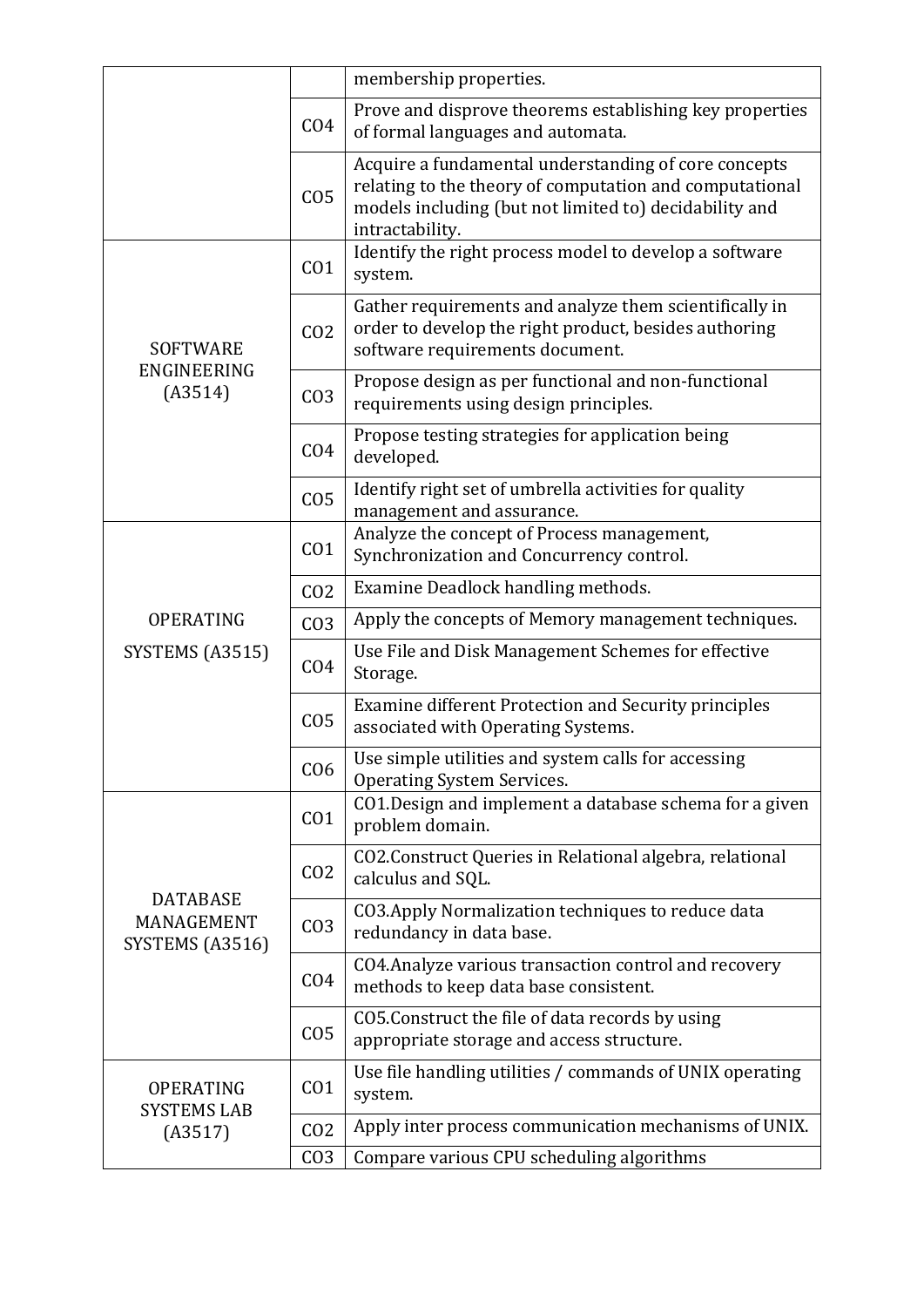|                                                                |                 | performance.                                                                            |  |  |
|----------------------------------------------------------------|-----------------|-----------------------------------------------------------------------------------------|--|--|
|                                                                | CO <sub>4</sub> | Analyze whether a system is in safe state or not using<br>deadlock avoidance algorithm. |  |  |
|                                                                | CO <sub>5</sub> | Apply memory management strategies.                                                     |  |  |
|                                                                | C <sub>06</sub> | Use file management system calls to simulate UNIX<br>commands.                          |  |  |
| <b>DATABASE</b><br>MANAGEMENT<br><b>SYSTEMS LAB</b><br>(A3518) | CO <sub>1</sub> | Design and implement a database schema for a given<br>problem domain.                   |  |  |
|                                                                | CO <sub>2</sub> | Formulate a query to retrieve information from database.                                |  |  |
|                                                                | CO <sub>3</sub> | To implement database security and maintenance.                                         |  |  |
|                                                                | CO <sub>4</sub> | Normalize a database.                                                                   |  |  |
|                                                                | CO <sub>5</sub> | Applying enforce integrity constraints on a database.                                   |  |  |

| <b>Course Outcomes for Third Year Second Semester Course</b> |                 |                                                                                                                                                                                                      |  |  |
|--------------------------------------------------------------|-----------------|------------------------------------------------------------------------------------------------------------------------------------------------------------------------------------------------------|--|--|
|                                                              | CO <sub>1</sub> | Identify computer graphics applications, computer<br>graphics Hardware and software.                                                                                                                 |  |  |
| <b>COMPUTER</b><br>GRAPHICS (A3602)                          | CO <sub>2</sub> | Extend basic geometric primitives algorithms for<br>producing custom shapes and Compute 2D or 3D<br>transformations for doing manipulations on objects.                                              |  |  |
|                                                              | CO <sub>3</sub> | Combine basic transformations to produce composite<br>transformations and compare the 2D, 3D viewing process<br>and can select the appropriate clipping techniques for<br>producing view of objects. |  |  |
|                                                              | CO <sub>4</sub> | Analyze the curve generation techniques and Illustrate<br>3D rendering process, various types of projection<br>methods available.                                                                    |  |  |
|                                                              | CO <sub>5</sub> | Utilize the efficient visible surface detection algorithms,<br>projection concepts in rendering a view of scene of<br>objects.                                                                       |  |  |
| <b>WEB</b><br><b>TECHNOLOGIES</b><br>(A3601)                 | CO <sub>1</sub> | CO1. Apply various HTML tags used to design static web<br>pages.                                                                                                                                     |  |  |
|                                                              | CO <sub>2</sub> | CO2.Apply CSS and JavaScript Constructs to perform<br>Client side validation and designing of dynamic web<br>pages.                                                                                  |  |  |
|                                                              | CO <sub>3</sub> | CO3. Apply various PHP construct to develop server side<br>applications and also familiar of transporting data among<br>applications using XML.                                                      |  |  |
|                                                              | CO <sub>4</sub> | CO4. Understand how to configure Web servers and<br>deployment of applications.                                                                                                                      |  |  |
|                                                              | CO <sub>5</sub> | CO5. Design server side; Database and MVC based<br>applications using Servlet, JSP and JDBC.                                                                                                         |  |  |
|                                                              | C <sub>06</sub> | CO6. Understand Handling of asynchronous requests<br>using AJAX programming.                                                                                                                         |  |  |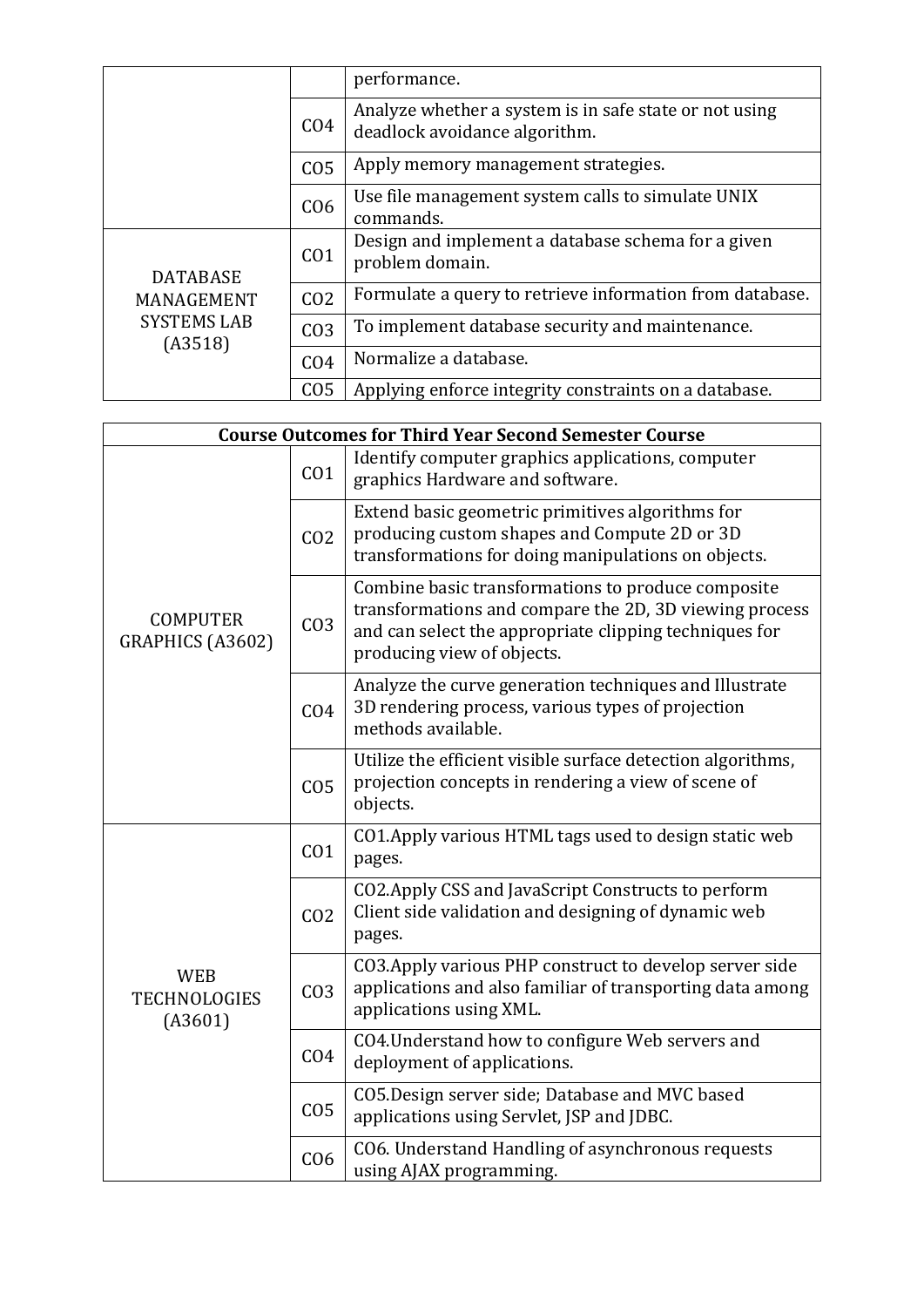|                                                                 | CO <sub>1</sub> | To understand the purpose of testing, types of errors,<br>fault models and various test process.                                                                                                                                                                                            |  |
|-----------------------------------------------------------------|-----------------|---------------------------------------------------------------------------------------------------------------------------------------------------------------------------------------------------------------------------------------------------------------------------------------------|--|
| SOFTWARE TESTING                                                | CO <sub>2</sub> | To understand adequacy assessment using control flow<br>and path testing techniques.                                                                                                                                                                                                        |  |
|                                                                 | CO <sub>3</sub> | Analyze various transactions, data and domain test<br>strategies to work with various functionalities and<br>various paths and path expressions to reduce the<br>computational cost.                                                                                                        |  |
| METHODOLOGIES<br>(A3612)                                        | CO <sub>4</sub> | Analyze various states, transitions and graph matrices<br>regarding to state and graph matrices.                                                                                                                                                                                            |  |
|                                                                 | CO <sub>5</sub> | Design test cases for the real world problems effectively<br>by following standards. CO6. Apply appropriate software<br>testing tools, techniques and methods for more effective<br>systems during test planning and execution phases of<br>software development project and risk analysis. |  |
|                                                                 | CO <sub>6</sub> | To understand the purpose of testing, types of errors,<br>fault models and various test process.                                                                                                                                                                                            |  |
| <b>COMPUTER</b><br>NETWORKS (A3519)                             | CO <sub>1</sub> | To understands the terminology and concepts of OSI<br>reference model and the TCP/IP reference model and<br>functions of each layer.                                                                                                                                                        |  |
|                                                                 | CO <sub>2</sub> | To identify the different types of network topologies,<br>protocols, network devices and their functions within a<br>network                                                                                                                                                                |  |
|                                                                 | CO <sub>3</sub> | To master the concepts of protocols, networks interfaces,<br>and design/performance issues in LAN and WAN                                                                                                                                                                                   |  |
|                                                                 | CO <sub>4</sub> | To understand and building the skills of sub netting and<br>routing mechanisms, familiarity with basic protocols of<br>computer networks and how they can be used to assist in<br>network design and implementation                                                                         |  |
|                                                                 | CO <sub>5</sub> | Specify and identify deficiencies in existing protocols, and<br>then go on to formulate new and better protocols.                                                                                                                                                                           |  |
|                                                                 | CO <sub>1</sub> | Design and implement lexical Analyzer for a simple<br>programming language.                                                                                                                                                                                                                 |  |
| <b>COMPILER DESIGN</b>                                          | CO <sub>2</sub> | Design and implement syntax Analyzer using top down<br>or bottom up techniques. CO3.Analyze semantic analyzer<br>for a simple programming language.                                                                                                                                         |  |
| (A3520)                                                         | CO <sub>3</sub> | Compare different intermediate code generation forms.                                                                                                                                                                                                                                       |  |
|                                                                 | CO <sub>4</sub> | Analyze machine dependent and independent code<br>optimizer techniques.                                                                                                                                                                                                                     |  |
|                                                                 | CO <sub>5</sub> | Design and implement lexical Analyzer for a simple<br>programming language.                                                                                                                                                                                                                 |  |
| <b>OBJECT ORIENTED</b><br><b>ANALYSIS AND</b><br>DESIGN (A3607) | CO <sub>1</sub> | Possess an ability to practically apply knowledge<br>software engineering methods, such as object - oriented<br>analysis and design methods with a clear emphasis on<br><b>UML</b>                                                                                                          |  |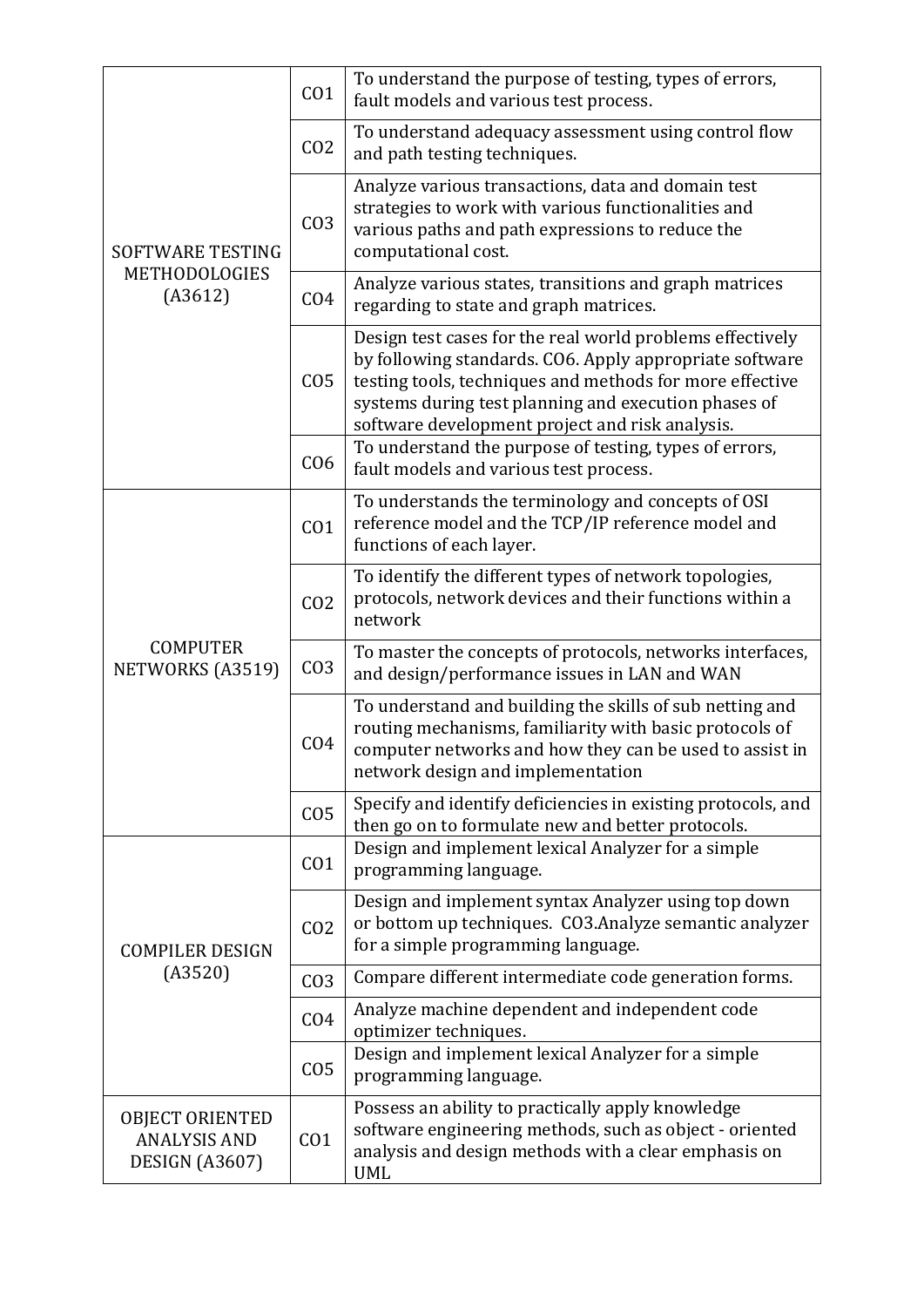|                                                  | CO <sub>2</sub> | Have a working ability and grasping attitude to design<br>and conduct object oriented analysis and design<br>experiments using UML, as well as to analyze and<br>evaluate their models                                                  |
|--------------------------------------------------|-----------------|-----------------------------------------------------------------------------------------------------------------------------------------------------------------------------------------------------------------------------------------|
|                                                  | CO <sub>3</sub> | Have a capacity to analyze and design software systems,<br>components to meet desired needs                                                                                                                                             |
|                                                  | CO <sub>4</sub> | Show ability to form and work on multi-disciplinary<br>teams that are able to perform multiple - faceted tasks<br>from domain analysis and understanding to design and<br>develop software systems based on object-oriented<br>thinking |
|                                                  | CO <sub>5</sub> | Display an ability to identify, formulate and solve<br>software development problems: software requirements,<br>specification (problem space), software design, and<br>implementation (solution space)                                  |
| <b>WEB</b><br><b>TECHNOLOGIES LAB</b><br>(A3603) | CO <sub>1</sub> | Analyze and create web pages using languages like<br>HTML, DHTML, CSS, PHP and JavaScript                                                                                                                                               |
|                                                  | CO <sub>2</sub> | Design XML Schema and create XML documents and Java<br><b>Beans</b>                                                                                                                                                                     |
|                                                  | CO <sub>3</sub> | Use server side components like Servlets to build<br>dynamic websites                                                                                                                                                                   |
|                                                  | CO <sub>4</sub> | Create websites using server-side components using JSP                                                                                                                                                                                  |
|                                                  | CO <sub>5</sub> | Design and construct various data base tables using JDBC<br>and produce various results based on given query                                                                                                                            |
|                                                  | CO <sub>1</sub> | Master key principles in OO analysis design and<br>development                                                                                                                                                                          |
|                                                  | CO <sub>2</sub> | Be familiar with the application of the Unified Modeling<br>Language (UML) towards analysis and design                                                                                                                                  |
| <b>CASE TOOLS LAB</b>                            | CO <sub>3</sub> | Be familiar with alternative development processes                                                                                                                                                                                      |
| (A3609)                                          | CO <sub>4</sub> | Apply design principles                                                                                                                                                                                                                 |
|                                                  | CO <sub>5</sub> | Identify and apply key principles, rules, and heuristics in<br>00 analysis and design apply UML 2.0                                                                                                                                     |
|                                                  | C <sub>06</sub> | Have a deep knowledge of the principles of object-<br>oriented design                                                                                                                                                                   |

| <b>Course Outcomes for Third Year Second Semester Course</b> |                 |                                                                                                                  |  |
|--------------------------------------------------------------|-----------------|------------------------------------------------------------------------------------------------------------------|--|
| <b>WIRELESS AND MOBILE</b><br>COMPUTING (A3521)              | CO <sub>1</sub> | Demonstrate the basic concepts and principles<br>in mobile computing                                             |  |
|                                                              | CO <sub>2</sub> | Distinguish the structure and components for<br>Mobile IP and Mobility Management                                |  |
|                                                              | CO <sub>3</sub> | Compare the positioning techniques and<br>location-based services and applications                               |  |
|                                                              | CO <sub>4</sub> | Analyze the technical challenges posed by<br>current mobile devices and wireless<br>communications               |  |
|                                                              | CO <sub>5</sub> | Identify software tools and APIs for mobile<br>applications and hence be aware of their scope<br>and limitations |  |
| <b>INFORMATION SECURITY</b>                                  | CO <sub>1</sub> | Analyze the different Security Attacks, Services,<br>and Mechanisms work security models                         |  |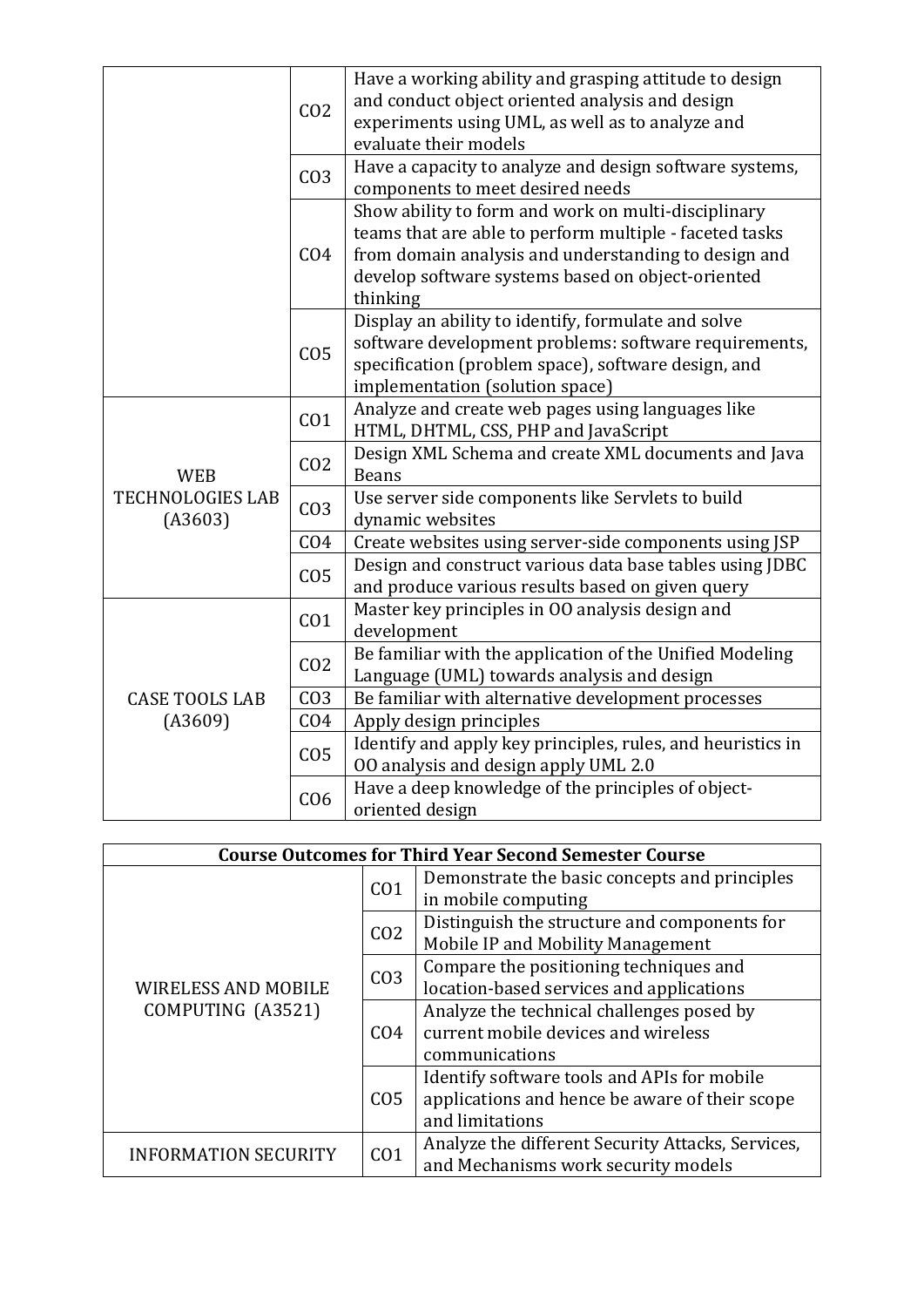| (A3608)                                                         | CO <sub>2</sub> | Apply classical encryption algorithms<br>(Substitution and Transposition ciphers) and<br>DES algorithms to encrypt plaintext (Apply)                                     |
|-----------------------------------------------------------------|-----------------|--------------------------------------------------------------------------------------------------------------------------------------------------------------------------|
|                                                                 | CO <sub>3</sub> | Distinguish the modern Cryptography algorithm<br>such as DES, AES, double DES, Triple DES, RC4<br>algorithm and analyze modern cryptanalysis<br>techniques               |
|                                                                 | CO <sub>4</sub> | Solve the problem on Number theory, public key<br>cryptography techniques (RSA) and key<br>management algorithms (Diffie-Hellman)                                        |
|                                                                 | CO <sub>5</sub> | Compare and contrast message authentication<br>algorithms (SHA-512, MAC, and HMAC),<br>symmetric and asymmetric encryption and<br>authentication standards and protocols |
|                                                                 | CO <sub>1</sub> | Apply preprocessing techniques on various data<br>sets                                                                                                                   |
|                                                                 | CO <sub>2</sub> | Develop data warehouse using various schemas<br>for enterprise applications                                                                                              |
| DATA WAREHOUSING AND<br>DATA MINING (A3522)                     | CO <sub>3</sub> | Apply supervised learning techniques on various<br>data sets                                                                                                             |
|                                                                 | CO <sub>4</sub> | Apply unsupervised techniques on various data<br>type                                                                                                                    |
|                                                                 | CO <sub>5</sub> | Analyze various web mining technique                                                                                                                                     |
|                                                                 | CO <sub>1</sub> | Demonstrate the importance and role of<br>software architecture in large-scale software<br>systems                                                                       |
| SOFTWARE ARCHITECTURE(                                          | CO <sub>2</sub> | Design and Integrate software architecture for<br>large-scale software systems                                                                                           |
| A3652)<br>(Professional Elective - I)                           | CO <sub>3</sub> | Recognize major software architectural styles,<br>design patterns, and frameworks                                                                                        |
|                                                                 | CO <sub>4</sub> | Generate architectural alternatives for a<br>problem and selection among them                                                                                            |
|                                                                 | CO <sub>5</sub> | Identify and assess the quality attributes of a<br>system at the architectural level                                                                                     |
|                                                                 | CO <sub>1</sub> | Describe the principles of computer design                                                                                                                               |
|                                                                 | CO <sub>2</sub> | Classify instruction set architectures                                                                                                                                   |
|                                                                 |                 | Analyze the operation of performance                                                                                                                                     |
| <b>ADVANCED COMPUTER</b>                                        | CO <sub>3</sub> | enhancements such as pipelines, caches, shared                                                                                                                           |
| ARCHITECTURE (A3551)                                            |                 | memory<br>Describe modern architectures such as RISC,                                                                                                                    |
| (Professional Elective - I)                                     | CO <sub>4</sub> | VLIW (very large instruction word) and multi-                                                                                                                            |
|                                                                 |                 | cpu systems                                                                                                                                                              |
|                                                                 | CO <sub>5</sub> | Compare the performance of different<br>architectures                                                                                                                    |
| DISTRIBUTED DATABASES<br>(A3552) (Professional<br>Elective - I) | CO <sub>1</sub> | Apply Top-Down Design Process, Distributed<br>Database Design Issues, Fragmentation,<br>Allocation, and Database Integration-Bottom-up<br>approach                       |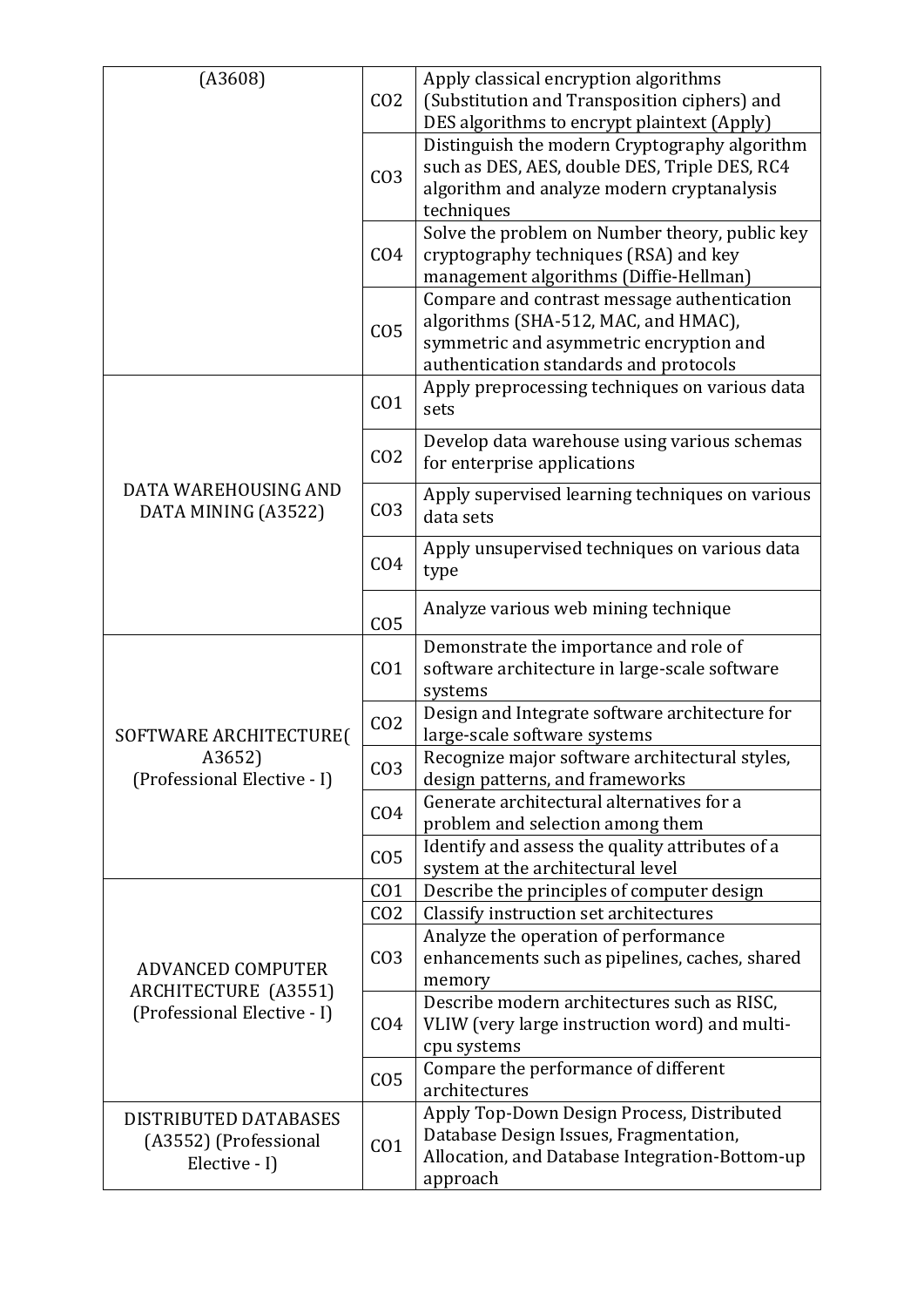|                                                               | CO <sub>2</sub> | Analysis of Query Decomposition Normalization,<br>Primary Horizontal, Vertical, derived and Hybrid<br>Fragmentation                                                                                                                                 |
|---------------------------------------------------------------|-----------------|-----------------------------------------------------------------------------------------------------------------------------------------------------------------------------------------------------------------------------------------------------|
|                                                               | CO <sub>3</sub> | Examine of Query optimization, Concurrency<br><b>Control and Deadlock Management</b>                                                                                                                                                                |
|                                                               | CO <sub>4</sub> | Use Query Parallelism, Parallel Query<br>Optimization and Load Balancing                                                                                                                                                                            |
|                                                               | CO <sub>5</sub> | Interpret Distributed Object Storage, Object<br>Query Processing and Transaction Management                                                                                                                                                         |
|                                                               | CO <sub>1</sub> | Analyze and apply the basic the concepts of<br>artificial intelligence and the use of agents into<br>the real world scenario                                                                                                                        |
| <b>ARTIFICIAL INTELLIGENCE</b>                                | CO <sub>2</sub> | Identify, analyze, formulate and solve complex<br>problems by using various search techniques                                                                                                                                                       |
| AND NEURAL NETWORKS<br>(A3553)<br>(Professional Elective - I) | CO <sub>3</sub> | Explore with a better understanding of logic<br>programming skills and resolve problems<br>related to reasoning                                                                                                                                     |
|                                                               | CO <sub>4</sub> | Design, construct and evaluate a neural network<br>based system, with various learning process<br>models                                                                                                                                            |
|                                                               | CO <sub>5</sub> | Plan and design an expert system                                                                                                                                                                                                                    |
|                                                               | CO <sub>1</sub> | Know and understand the basics and<br>fundamentals of digital signal and image<br>processing, such as digitization, sampling,<br>quantization, and 2D-transforms                                                                                    |
| <b>IMAGE PROCESSING</b>                                       | CO <sub>2</sub> | Operate on images using the processing<br>techniques of smoothing, sharpening, enhancing,<br>reconstructing geometrical alterations, filtering,<br>restoration, segmentation, features extraction,<br>compression, encoding and color /multichannel |
| (A3554) (Professional Elective<br>$-$ II)                     | CO <sub>3</sub> | Manipulate images using the computer: reading,<br>writing, printing, and operating on them                                                                                                                                                          |
|                                                               | CO <sub>4</sub> | Apply and relate the basic imaging techniques to<br>practical cases, such as, multimedia,<br>videoconferencing, pattern and object<br>recognition                                                                                                   |
|                                                               | CO <sub>5</sub> | Aware of the ethical and legal issues related to<br>image processing, such as, copyright, security,<br>privacy, pornography, electronic distribution,<br>etc                                                                                        |
|                                                               | CO <sub>1</sub> | Build struts frame work and struts2 XML based<br>validation application                                                                                                                                                                             |
| <b>STRUTS AND SPRING</b><br>FRAMEWORK (A3555)                 | CO <sub>2</sub> | Develop spring applications using IDE, IOC<br>Container                                                                                                                                                                                             |
| (Professional Elective - II)                                  | CO <sub>3</sub> | Develop spring applications using JDBC                                                                                                                                                                                                              |
|                                                               | CO <sub>4</sub> | Develop web applications using MVC<br>architecture                                                                                                                                                                                                  |
|                                                               | CO <sub>5</sub> | Use DAO design patterns in developing<br>applications                                                                                                                                                                                               |
| <b>HUMAN COMPUTER</b>                                         | CO <sub>1</sub> | Identify the elements of good user interface                                                                                                                                                                                                        |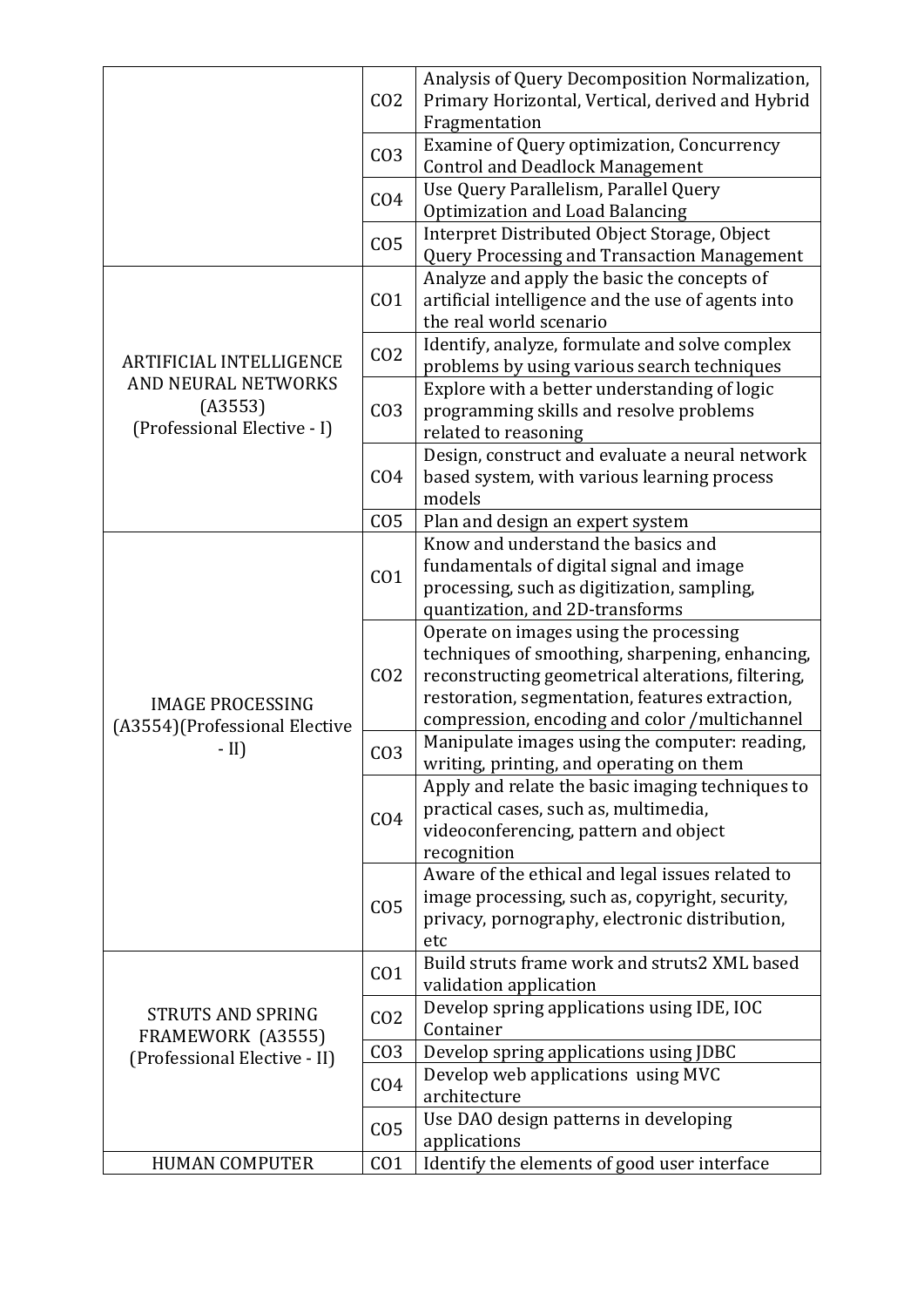| INTERACTION (A3556)                                          |                 | design and effective GUI                                                                      |
|--------------------------------------------------------------|-----------------|-----------------------------------------------------------------------------------------------|
| (Professional Elective - II)                                 | CO <sub>2</sub> | Identify the importance of human characteristics                                              |
|                                                              |                 | and understanding business functions                                                          |
|                                                              |                 | Analyze screen design principles for making                                                   |
|                                                              | CO <sub>3</sub> | good decisions based on technological                                                         |
|                                                              |                 | Considerations in interface design.                                                           |
|                                                              | CO <sub>4</sub> | Select the window, device and screen based<br>controls through navigation schemes             |
|                                                              | CO <sub>5</sub> | Identify the basic components and interaction<br>devices to interact with the computers       |
|                                                              |                 | Able to understand the basics of Intelligent Web                                              |
|                                                              | CO <sub>1</sub> | Applications and limitations                                                                  |
|                                                              |                 | Able to be proficient with Ontology's and their                                               |
|                                                              |                 | role in the semantic web and Ontology                                                         |
|                                                              | CO <sub>2</sub> | Languages like Resource Description                                                           |
|                                                              |                 | Framework, RDF schema, Ontology Web                                                           |
|                                                              |                 | Language (OWL)XML schema                                                                      |
| SEMANTIC WEB AND SOCIAL                                      |                 | Able to understand and design current Semantic                                                |
| NETWORKS (A3557)                                             | CO <sub>3</sub> | Web Applications, Services and Technologies to                                                |
| (Professional Elective - II)                                 |                 | meet desired needs within realistic constraints<br>Able to analyze and identify web searching |
|                                                              |                 | problems and apply the semantic searching                                                     |
|                                                              | CO <sub>4</sub> | techniques and applications for obtaining its                                                 |
|                                                              |                 | solution                                                                                      |
|                                                              |                 | Demonstrate knowledge of professional, ethical,                                               |
|                                                              |                 | legal, security and social issues and                                                         |
|                                                              | CO <sub>5</sub> | responsibilities in designing Semantic web and                                                |
|                                                              |                 | social Networks                                                                               |
|                                                              | CO <sub>1</sub> | Develop their own commands and systems calls<br>in UNIX                                       |
|                                                              |                 | Use modeling and simulation as a tool for the                                                 |
| NETWORK SIMULATION LAB                                       | CO <sub>2</sub> | evaluation of communication protocols and                                                     |
| (A3523)                                                      |                 | networks                                                                                      |
|                                                              | CO <sub>3</sub> | Build various simulation models                                                               |
|                                                              | CO <sub>4</sub> | Create and analyze the network traffic between                                                |
|                                                              |                 | two systems                                                                                   |
|                                                              | CO <sub>5</sub> | Become proficient in network simulation tools                                                 |
|                                                              | CO <sub>1</sub> | Apply various preprocessing Techniques using                                                  |
|                                                              |                 | WEKA tool for the given datasets                                                              |
|                                                              | CO <sub>2</sub> | Develop various data integration and<br>transformations using Kettle Pentaho tool             |
| DATA WAREHOUSING AND                                         | CO <sub>3</sub> | Build data Cubes and perform OLAP Operations                                                  |
| DATA MINING LAB (A3524)                                      |                 | Apply appropriate association and classification                                              |
|                                                              | CO <sub>4</sub> | techniques to interpret data and provide valid                                                |
|                                                              |                 | conclusions                                                                                   |
|                                                              | CO <sub>5</sub> | Apply clustering techniques, compare the results                                              |
|                                                              |                 | and write effective reports                                                                   |
| <b>Course Outcomes for Fourth Year First Semester Course</b> |                 |                                                                                               |
| <b>OPEN SOURCE</b>                                           | CO <sub>1</sub> | Solve computer software problems by using PHP                                                 |
| TECHNOLOGIES (A3604)                                         |                 | and MySQL                                                                                     |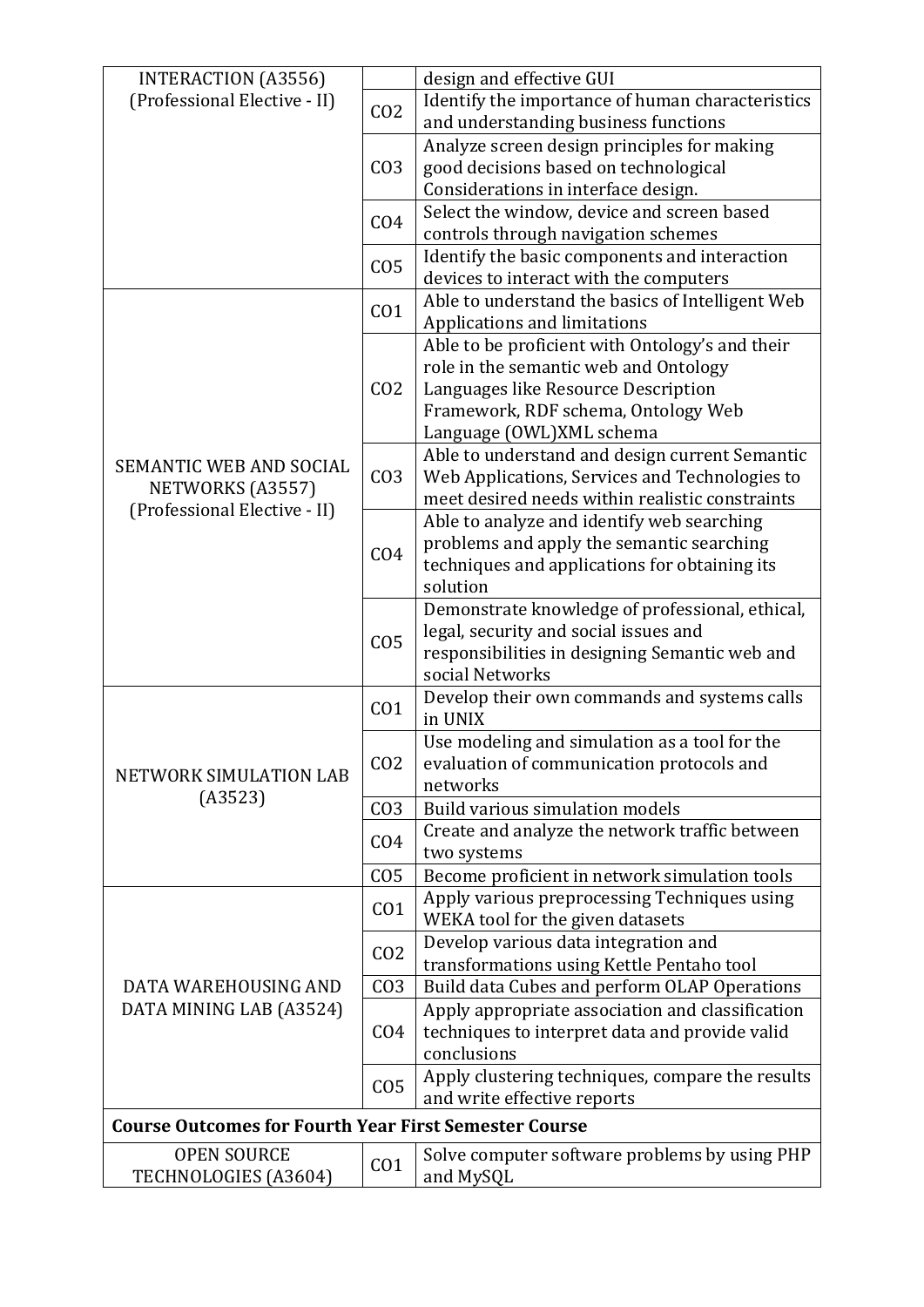|                                                                           | CO <sub>2</sub> | Familiarize and define the programming syntax<br>and constructs of different open source<br>programming languages                                                                                    |
|---------------------------------------------------------------------------|-----------------|------------------------------------------------------------------------------------------------------------------------------------------------------------------------------------------------------|
|                                                                           | CO <sub>3</sub> | Analyze and implement Scripting applications<br>using Python                                                                                                                                         |
|                                                                           | CO <sub>4</sub> | Demonstrate ability to exhibit knowledge of<br>developing applications using Python                                                                                                                  |
|                                                                           | CO <sub>5</sub> | Ability to write scripts using AngularJS and<br>Jquery                                                                                                                                               |
|                                                                           | CO <sub>1</sub> | Know and understand the basic ideas of Cloud<br>Computing                                                                                                                                            |
|                                                                           | CO <sub>2</sub> | Understand the architecture, deployment<br>models, and infrastructure models of Cloud<br>Computing                                                                                                   |
| <b>CLOUD COMPUTING (A3525)</b>                                            | CO <sub>3</sub> | Ability to understand distributed storage and<br>performance                                                                                                                                         |
|                                                                           | CO <sub>4</sub> | Familiarity with the cloud computing security,<br>federation, presence, identity, and privacy                                                                                                        |
|                                                                           | CO <sub>5</sub> | Be familiar with disaster recovery in cloud<br>computing                                                                                                                                             |
|                                                                           | CO <sub>6</sub> | Be familiar with open source cloud computing<br>software, and free/commercial cloud services                                                                                                         |
|                                                                           | CO <sub>1</sub> | Analyze architecture, the ecosystem, features<br>and tools to design mobile applications                                                                                                             |
|                                                                           | CO <sub>2</sub> | Create effective user interfaces that leverage<br>evolving mobile device capabilities                                                                                                                |
| <b>MOBILE APPLICATION</b>                                                 | CO <sub>3</sub> | Design, customize and enhance mobile<br>applications with various widgets                                                                                                                            |
| DEVELOPMENT (A3611)                                                       | CO <sub>4</sub> | Experiment with different application<br>components to design various user friendly<br>mobile applications                                                                                           |
|                                                                           | CO <sub>5</sub> | Build database and server-side applications to<br>provide complete mobile development solutions                                                                                                      |
|                                                                           | CO <sub>1</sub> | Identify the appropriate design patterns to solve<br>object oriented design problems                                                                                                                 |
| <b>DESIGN PATTERNS (A3655)</b>                                            | CO <sub>2</sub> | Apply design solutions using creational patterns                                                                                                                                                     |
| (Professional Elective - III)                                             | CO <sub>3</sub> | Apply structural patterns to solve design<br>problems                                                                                                                                                |
|                                                                           | CO <sub>4</sub> | Apply design solutions by using behavioural<br>patterns                                                                                                                                              |
| DISTRIBUTED OPERATING<br>SYSTEMS (A3558)<br>(Professional Elective - III) | CO <sub>1</sub> | Comprehend the issues of terms of scheduling<br>for user level processes/threads                                                                                                                     |
|                                                                           | CO <sub>2</sub> | Understand the concepts of deadlock in<br>operating systems and how they can be<br>managed / avoided. Design and implement<br>network computational techniques using<br>distributed operating system |
|                                                                           | CO <sub>3</sub> | Classify the types of security problems faced by<br>operating systems and how to minimize these<br>problems                                                                                          |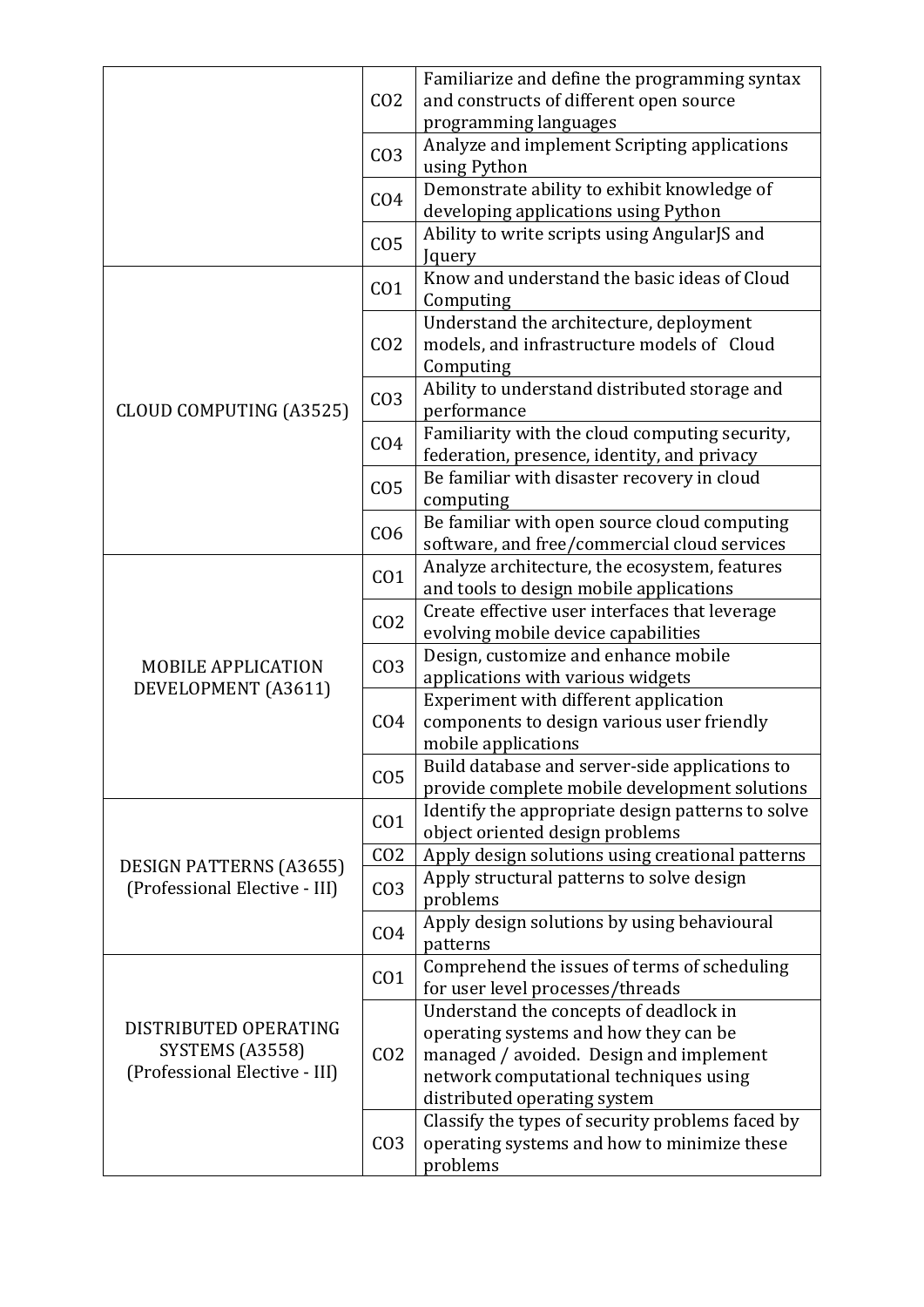|                                                                       | CO <sub>4</sub> | Understand the organization and<br>synchronization of distributed operating<br>systems                                                                                                    |
|-----------------------------------------------------------------------|-----------------|-------------------------------------------------------------------------------------------------------------------------------------------------------------------------------------------|
|                                                                       | CO <sub>5</sub> | Apply the knowledge of communication in<br>distributed systems and how it can be used in<br>remote procedure calls, remote objects and<br>message-oriented communication                  |
|                                                                       | C <sub>06</sub> | Understand organizing principles for distributed<br>systems through selection algorithms                                                                                                  |
|                                                                       | CO <sub>1</sub> | Implements algorithms like clustering, pattern<br>searching, stemming algorithms and etc                                                                                                  |
|                                                                       | CO <sub>2</sub> | Understand the internal architecture of search<br>engine                                                                                                                                  |
| <b>INFORMATION RETRIEVAL</b>                                          | CO <sub>3</sub> | Generate classification among the web pages<br>using clustering techniques                                                                                                                |
| SYSTEMS (A3559)<br>(Professional Elective - III)                      | CO <sub>4</sub> | Help the student to understand the challenges<br>over information retrieval systems by exploring<br>functional difficulties over multimedia search<br>and based rapid growing web content |
|                                                                       | CO <sub>5</sub> | Design new algorithms based on existing<br>challenges over web search and can able to<br>develop modern digital libraries                                                                 |
| <b>AD-HOC AND SENSOR</b>                                              | CO <sub>1</sub> | Explain the concepts, network architectures and<br>applications of ad hoc and wireless Sensor<br>networks                                                                                 |
| <b>NETWORKS</b><br>(A3560)                                            | CO <sub>2</sub> | Analyze the protocol design issues of ad hoc and<br>sensor networks                                                                                                                       |
| (Professional Elective - III)                                         | CO <sub>3</sub> | Design routing protocols for ad hoc and wireless<br>sensor networks with respect to some protocol<br>design issues                                                                        |
|                                                                       | CO <sub>4</sub> | Evaluate the QoS related performance<br>measurements of ad hoc and sensor networks                                                                                                        |
|                                                                       | CO <sub>1</sub> | Implement fundamental image processing<br>techniques required for computer vision                                                                                                         |
|                                                                       | CO <sub>2</sub> | Perform shape analysis and implement<br>boundary tracking techniques                                                                                                                      |
| <b>COMPUTER VISION</b>                                                | CO <sub>3</sub> | Chain codes and other region descriptors                                                                                                                                                  |
| (A3561)<br>(Professional Elective - IV)                               | CO <sub>4</sub> | Apply Hough Transform for line, circle, and<br>ellipse detections                                                                                                                         |
|                                                                       | CO <sub>5</sub> | Adopt 3D vision techniques and implement<br>motion related techniques                                                                                                                     |
|                                                                       | C <sub>06</sub> | Develop applications using computer vision<br>techniques                                                                                                                                  |
| <b>HIBERNATE FRAMEWORK</b><br>(A3562)<br>(Professional Elective - IV) | CO <sub>1</sub> | Object-relational mapping concepts and the<br>various issues and options available in Java to<br>address Object persistence                                                               |
|                                                                       | CO <sub>2</sub> | Details of Hibernate mapping, queries,<br>transactions, and concurrency                                                                                                                   |
|                                                                       | CO <sub>3</sub> | Problem of storing and retrieving objects to a<br>relational database has its own name -                                                                                                  |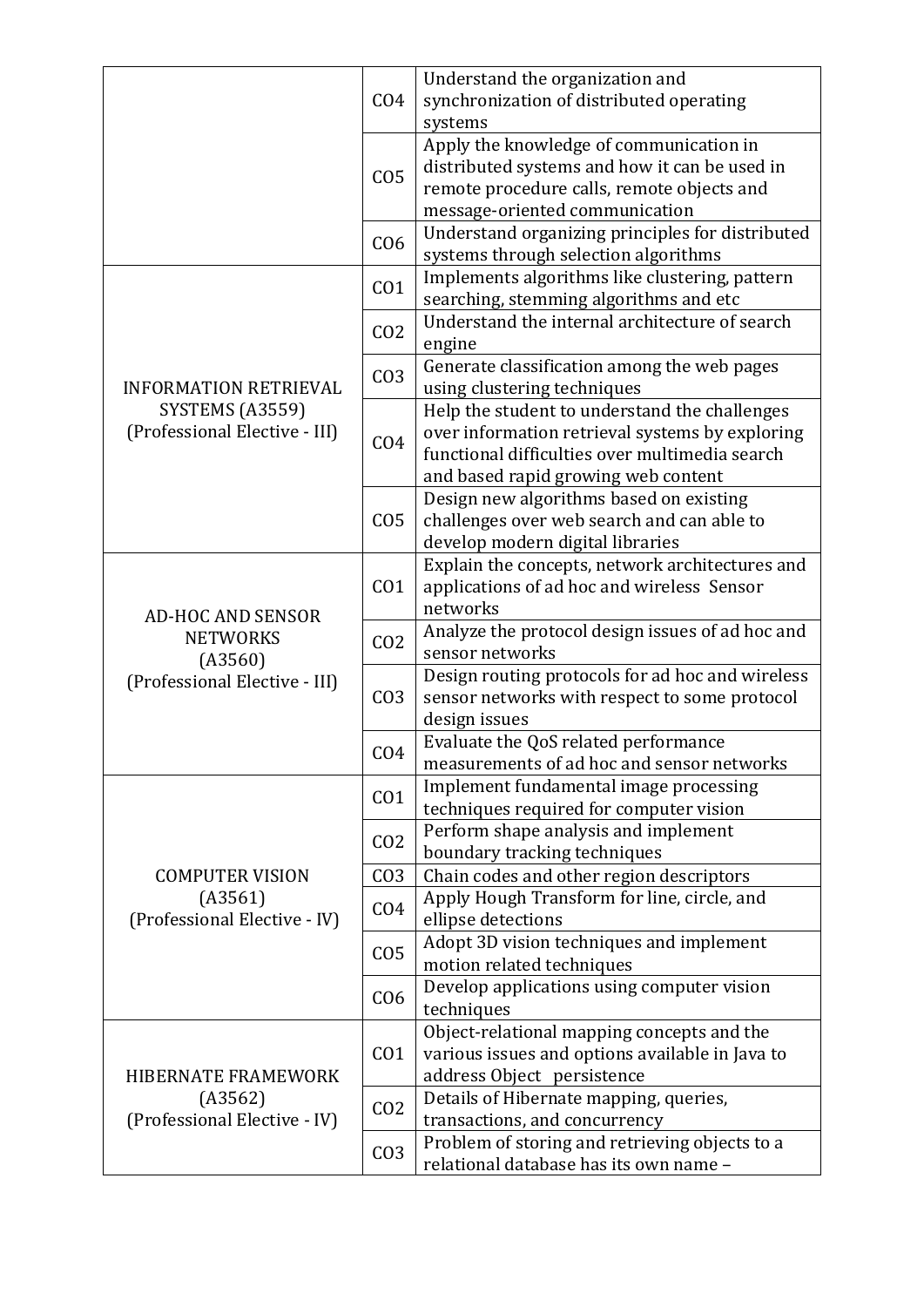|                                                |                 | impedance mismatch                                                                        |
|------------------------------------------------|-----------------|-------------------------------------------------------------------------------------------|
|                                                |                 | To build faster, more flexible and easier to                                              |
|                                                | CO <sub>4</sub> | maintain application persistence layers                                                   |
|                                                | CO <sub>1</sub> | Understand importance of User Experience (UX)                                             |
|                                                |                 | Gain and apply knowledge of the theoretical                                               |
|                                                |                 | frameworks, methodological approaches, and                                                |
| <b>USER EXPERIENCE</b>                         | CO <sub>2</sub> | problems solving techniques related to user                                               |
| ENGINEERING                                    |                 | experience design                                                                         |
| (A3563) (Professional Elective                 |                 | Criticize existing interface designs, and improve                                         |
| $- IV$                                         | CO <sub>3</sub> | them                                                                                      |
|                                                |                 | Design complete application with end-to-end                                               |
|                                                | CO <sub>4</sub> | understanding of current UXE best practices and                                           |
|                                                |                 | processes                                                                                 |
|                                                | CO <sub>1</sub> | Understand and write well-formed xml                                                      |
|                                                |                 | documents                                                                                 |
|                                                | CO <sub>2</sub> | Format xml data to the desired format                                                     |
| WEB SERVICES(A3654)                            | CO <sub>3</sub> | Develop web service enabled applications using                                            |
| (Professional Elective - IV)                   |                 | soap, wsdl & udder                                                                        |
|                                                | CO <sub>4</sub> | Create, deploy, and call web services using java                                          |
|                                                | CO <sub>5</sub> | Understand the importance of distributed client-                                          |
|                                                |                 | server applications                                                                       |
|                                                |                 | Install and configure Android application                                                 |
|                                                | CO <sub>1</sub> | development tools, Apply Java programming                                                 |
|                                                |                 | concepts to Android application development                                               |
|                                                | CO <sub>2</sub> | Design and develop user Interfaces for the                                                |
|                                                |                 | Android platform                                                                          |
|                                                |                 | Understand the technical challenges posed by                                              |
|                                                | CO <sub>3</sub> | current mobile devices and wireless                                                       |
|                                                |                 | communications; be able to evaluate and select                                            |
| <b>MOBILE APPLICATION</b>                      |                 | appropriate solutions                                                                     |
| DEVELOPMENT LAB (A3614)                        |                 | Select and evaluate suitable software tools and                                           |
|                                                | CO <sub>4</sub> | APIs for the development of a particular mobile                                           |
|                                                |                 | application and understand their strengths,                                               |
|                                                |                 | scope and limitations                                                                     |
|                                                | CO <sub>5</sub> | The students will be able to develop mobile                                               |
|                                                |                 | applications with underlying database supports                                            |
|                                                |                 | Develop and apply current standard-compliant                                              |
|                                                | C <sub>06</sub> | scripting/programming techniques for the                                                  |
|                                                |                 | successful deployment of mobile applications                                              |
|                                                |                 | targeting a variety of android supported devices                                          |
|                                                |                 | Demonstrate an ability to design and develop                                              |
| <b>OPEN SOURCE</b><br>TECHNOLOGIES LAB (A3606) | CO <sub>1</sub> | Web based programs, analyze, and interpret                                                |
|                                                |                 | object oriented data and report results                                                   |
|                                                |                 | Develop confidence for self-education and                                                 |
|                                                |                 | ability for life-long learning needed for other                                           |
|                                                | CO <sub>2</sub> | open source languages and can participate and<br>succeed in competitive examinations like |
|                                                |                 | Engineering services, exit interviews etc                                                 |
|                                                |                 | Solve computer software problems by writing                                               |
|                                                | CO <sub>3</sub> | customized programs in an efficient way using                                             |
|                                                |                 |                                                                                           |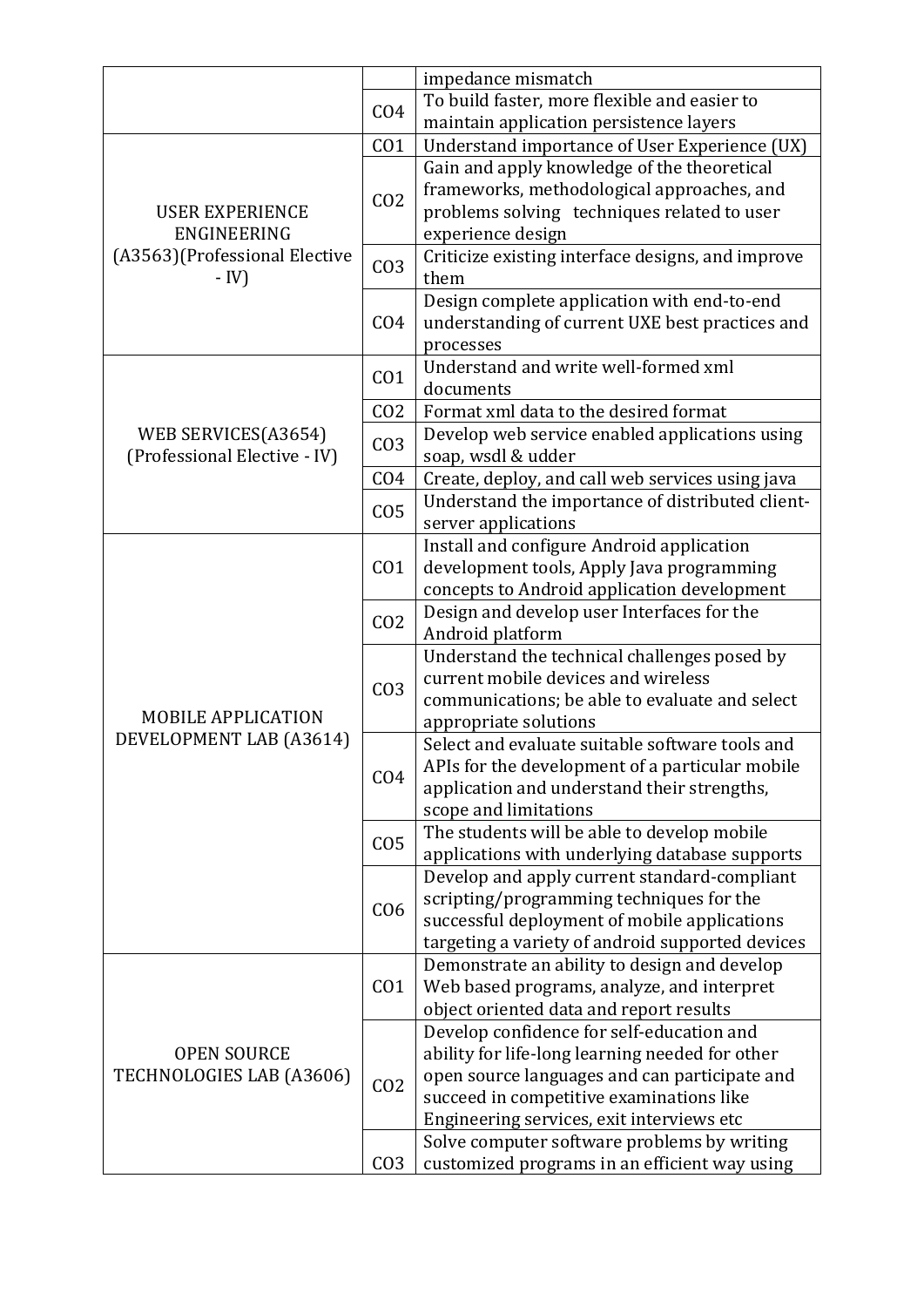|                                                                                    |                 | python Language                                                                                 |
|------------------------------------------------------------------------------------|-----------------|-------------------------------------------------------------------------------------------------|
|                                                                                    |                 | Demonstrate an ability to design and develop                                                    |
|                                                                                    | CO <sub>4</sub> | PHP based novel products                                                                        |
|                                                                                    |                 | Exhibit profound knowledge to create, debug,                                                    |
|                                                                                    | CO <sub>5</sub> | and execute scripting programs using JQuery,                                                    |
|                                                                                    |                 | AngularJS                                                                                       |
|                                                                                    |                 | <b>Course Outcomes for Fourth Year Second Semester Course</b>                                   |
|                                                                                    |                 | Develop Strategy to achieve the concurrence                                                     |
|                                                                                    | CO <sub>1</sub> | among stakeholders at every stage in the life                                                   |
|                                                                                    |                 | cycle known by the student                                                                      |
|                                                                                    | CO <sub>2</sub> | Capability to reach company goals and customer                                                  |
| SOFTWARE PROJECT                                                                   |                 | strategic objectives in every possible way                                                      |
| MANAGEMENT(A3661)                                                                  |                 | Ability to approval the necessary management                                                    |
| (Professional Elective - V)                                                        | CO <sub>3</sub> | and executive review and approval points and                                                    |
|                                                                                    |                 | practices per type of project                                                                   |
|                                                                                    |                 | Ability to organize the software lifecycle such                                                 |
|                                                                                    | CO <sub>4</sub> | that it will assure the predictability of the                                                   |
|                                                                                    |                 | project                                                                                         |
|                                                                                    | CO <sub>1</sub> | Apply the statistical analysis methods                                                          |
| <b>BIG DATA</b>                                                                    | CO <sub>2</sub> | Compare and contrast various soft computing                                                     |
| ANALYTICS(A3564)                                                                   |                 | frameworks                                                                                      |
| (Professional Elective - V)                                                        | CO <sub>3</sub> | Design distributed file systems                                                                 |
|                                                                                    | CO <sub>4</sub> | Apply Stream data model                                                                         |
|                                                                                    | CO <sub>5</sub> | Use visualization techniques                                                                    |
|                                                                                    | CO <sub>1</sub> | Analyze cyber-attack on different online web                                                    |
|                                                                                    |                 | applications                                                                                    |
|                                                                                    | CO <sub>2</sub> | Apply different techniques to classify different                                                |
| CYBER SECURITY(A3656)                                                              |                 | types of cybercrimes                                                                            |
| (Professional Elective - IV)                                                       | CO <sub>3</sub> | Get an understanding over different government                                                  |
|                                                                                    |                 | cyber laws and cyber for ensics techniques                                                      |
|                                                                                    | CO <sub>4</sub> | Understand how to protect them self and                                                         |
|                                                                                    |                 | ultimately society from cyber-attacks                                                           |
|                                                                                    | CO <sub>5</sub> | Understanding cybercrime investigating                                                          |
|                                                                                    |                 | methods using previous case studies                                                             |
|                                                                                    | CO <sub>1</sub> | Classify the data and identify the patterns<br>Extract feature set and select the features from |
| <b>PATTERN</b>                                                                     | CO <sub>2</sub> | given data set                                                                                  |
| RECOGNITION(A3565)                                                                 | CO <sub>3</sub> | Explore different classification models                                                         |
| (Professional Elective - V)                                                        |                 | Use concepts fuzzy pattern classifiers and                                                      |
|                                                                                    | CO <sub>4</sub> | perception                                                                                      |
|                                                                                    |                 | Design a model for database base on given                                                       |
| <b>FUNDAMENTALS OF</b><br>DATABASE MANAGEMENT<br>SYSTEMS(A3576) (Open<br>Elective) | CO <sub>1</sub> | problem                                                                                         |
|                                                                                    |                 | Formulate a query to retrieve information from                                                  |
|                                                                                    | CO <sub>2</sub> | database                                                                                        |
|                                                                                    |                 | Implement security and maintenance using                                                        |
|                                                                                    | CO <sub>3</sub> | consistency and recovery mechanism                                                              |
|                                                                                    | CO <sub>4</sub> | Normalize a database                                                                            |
| <b>FUNDAMENTALS OF IMAGE</b>                                                       |                 | Have an appreciation of the fundamentals of                                                     |
| PROCESSING(A3577)(Open                                                             | CO <sub>1</sub> | digital image processing and pattern recognition                                                |
| Elective)                                                                          |                 | including the topics such as filtering, transforms,                                             |
|                                                                                    |                 |                                                                                                 |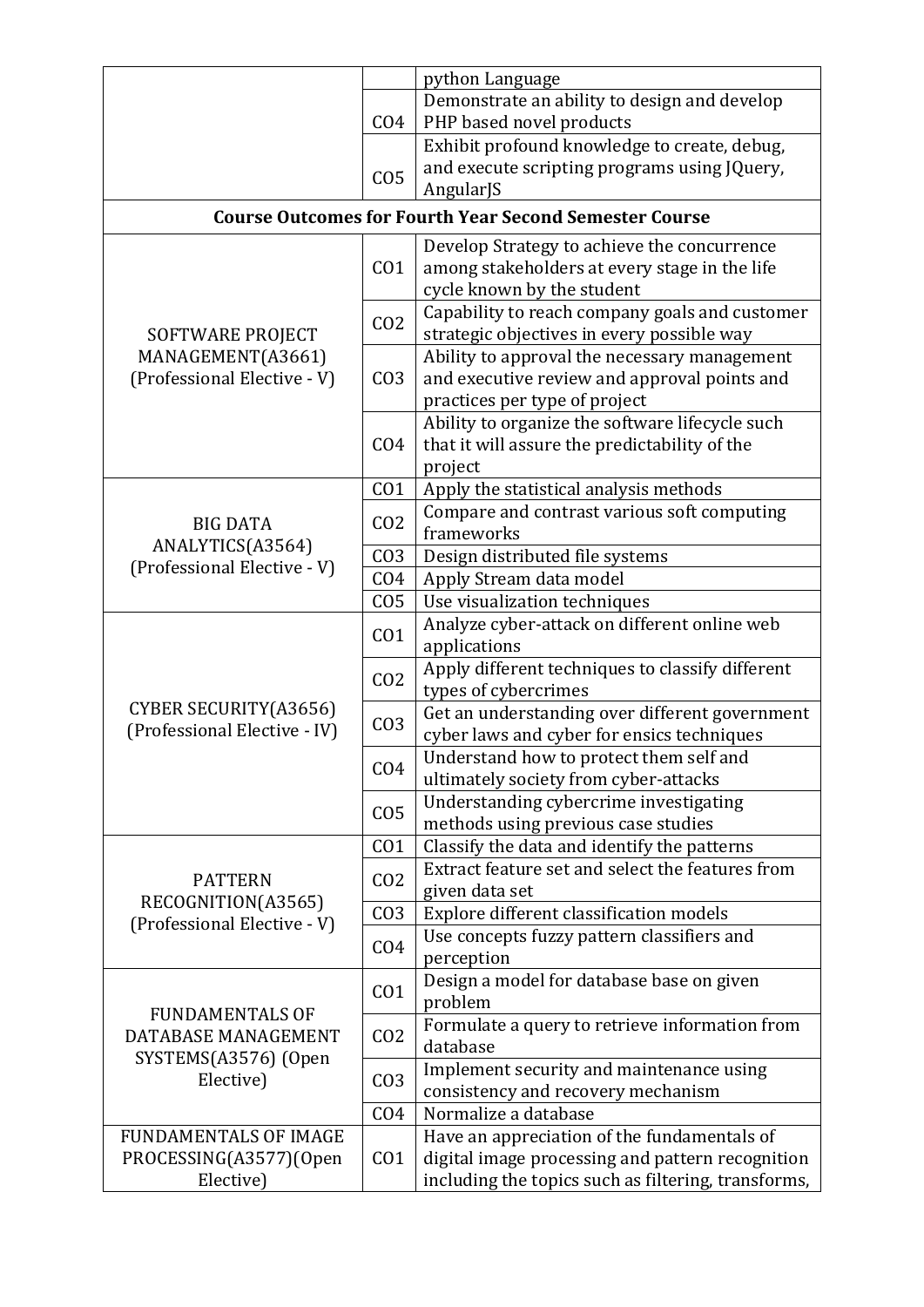|                                                |                 | morphology, image analysis, compression,<br>clustering, etc                                                                                                          |
|------------------------------------------------|-----------------|----------------------------------------------------------------------------------------------------------------------------------------------------------------------|
|                                                | CO <sub>2</sub> | Be able to implement basic image processing<br>algorithms in MATLAB and/or OpenCV<br>(Python)                                                                        |
|                                                | CO <sub>3</sub> | Have the skill base necessary to further explore<br>advanced topics of digital image processing and<br>pattern recognition                                           |
|                                                | CO <sub>4</sub> | Be in a position to make a positive professional<br>contribution in the field of digital image<br>processing and pattern recognition                                 |
|                                                | CO <sub>1</sub> | Understand the basic concepts of operating<br>systems, Process Management and<br>Synchronization                                                                     |
|                                                | CO <sub>2</sub> | Use Deadlock handling methods                                                                                                                                        |
| <b>OPERATING SYSTEM</b><br>FUNDAMENTALS(A3578) | CO <sub>3</sub> | Understand the concepts of Memory and Storage<br>management                                                                                                          |
| (Open Elective)                                | CO <sub>4</sub> | Apply File, Directory and disk management<br>methods                                                                                                                 |
|                                                | CO <sub>5</sub> | <b>Understand Protection and Security principles</b><br>and methods to handle                                                                                        |
|                                                | CO <sub>1</sub> | Use various programming constructs of object<br>oriented language                                                                                                    |
|                                                | CO <sub>2</sub> | Apply principles of object oriented<br>programming to model/design real world<br>problems                                                                            |
| JAVA PROGRAMMING(A3579)                        | CO <sub>3</sub> | Use exception handling mechanism to develop<br>fault tolerant applications                                                                                           |
| (Open Elective)                                | CO <sub>4</sub> | Analyze the concepts of multi-threaded<br>programming and synchronization                                                                                            |
|                                                | CO <sub>5</sub> | Use GUI controls and event handling mechanism<br>to develop interactive window/desktop<br>applications                                                               |
|                                                | CO6             | Analyze need of applets, swings to develop<br>simple web application                                                                                                 |
|                                                | CO <sub>1</sub> | Analyze cyber-attack on different online web<br>applications                                                                                                         |
|                                                | CO <sub>2</sub> | Apply different techniques to classify different<br>types of cyber crimes                                                                                            |
| CYBER LAWS(A3676) (Open<br>Elective)           | CO <sub>3</sub> | Understand different government cyber laws<br>and cyber forensics techniques and how to<br>protect themselves and society from cyber-<br>attacks                     |
|                                                | CO <sub>4</sub> | Describe and analyze the hardware, software,<br>components of a network and the interrelations                                                                       |
|                                                | CO <sub>5</sub> | Illustrate the concepts of confidentiality,<br>availability and integrity in Information<br>Assurance, including physical, software, devices,<br>policies and people |
| E-COMMERCE                                     | CO <sub>1</sub> | Elaborate the components and roles of the E-                                                                                                                         |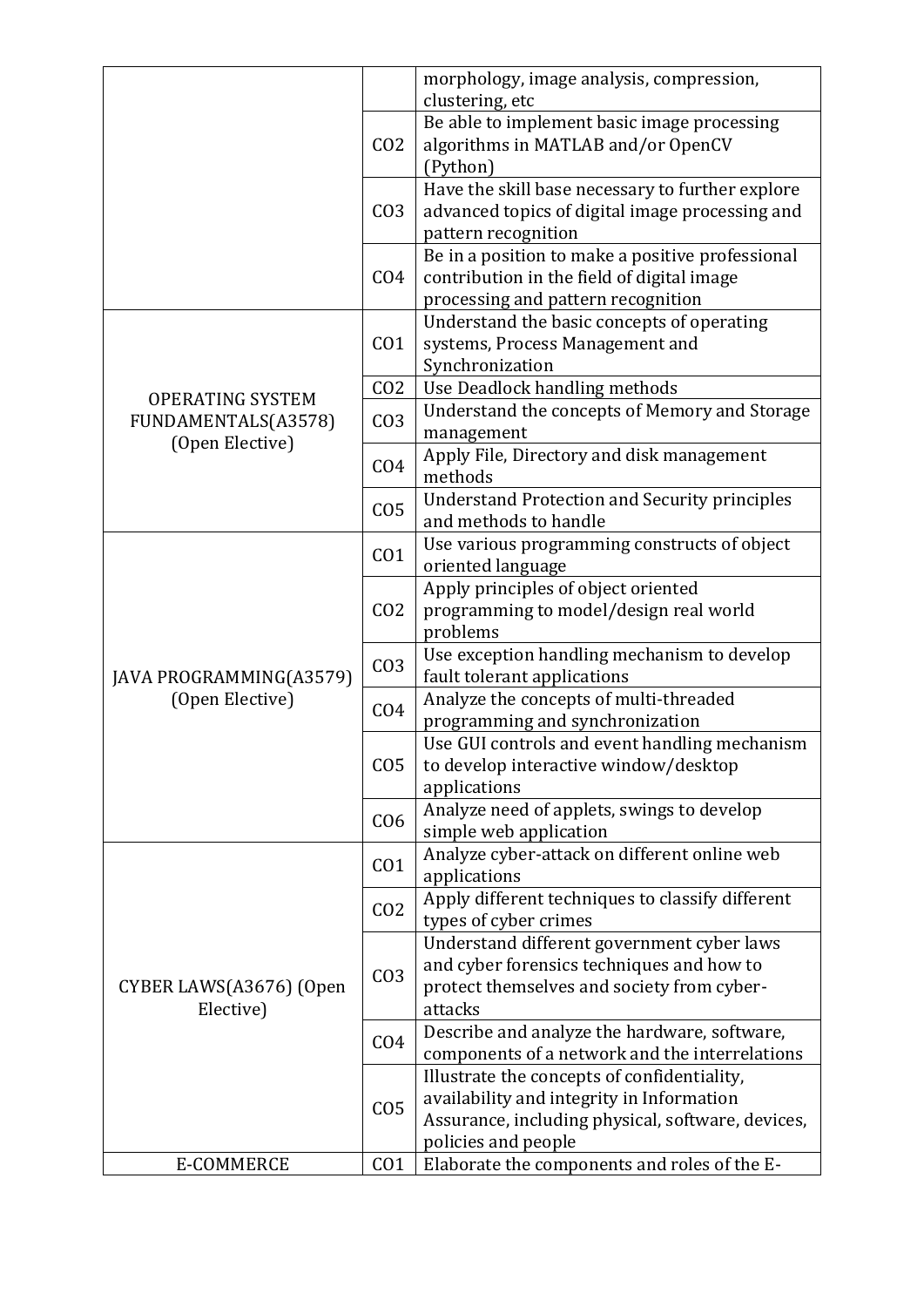| TRENDS(A3677) (Open                                     |                 | Commerce environment                                                                                                                                 |
|---------------------------------------------------------|-----------------|------------------------------------------------------------------------------------------------------------------------------------------------------|
| Elective)                                               |                 | Explain how to sell products and services on the                                                                                                     |
|                                                         | CO <sub>2</sub> | web as well as to meet the needs of web site                                                                                                         |
|                                                         |                 | visitors                                                                                                                                             |
|                                                         | CO <sub>3</sub> | Analyze e-commerce payment systems                                                                                                                   |
|                                                         | CO <sub>4</sub> | Identify and reach customers on the web                                                                                                              |
|                                                         | CO <sub>5</sub> | Understand legal and ethical issues related to E-<br>Commerce and web marketing approaches                                                           |
|                                                         | CO <sub>1</sub> | Identify the right process model to develop the<br>right software system                                                                             |
|                                                         | CO <sub>2</sub> | Gather requirements and analyze them<br>scientifically in order to develop the right<br>product, besides authoring software<br>requirements document |
| PRINCIPLES OF SOFTWARE<br>ENGINEERING (A3678) (Open     | CO <sub>3</sub> | Propose design as per functional and non-<br>functional requirements using design principles                                                         |
| Elective)                                               | CO <sub>4</sub> | Apply testing strategies for application being<br>developed                                                                                          |
|                                                         | CO <sub>5</sub> | Find right set of umbrella activities for quality<br>management and assurance                                                                        |
|                                                         | C <sub>06</sub> | Understand metrics in the process and projects<br>domains                                                                                            |
|                                                         | CO <sub>1</sub> | Demonstrate knowledge about the advanced<br>concepts of Linux OS like scheduling, cloning,<br>signals                                                |
| <b>SCRIPTING</b>                                        | CO <sub>2</sub> | Show skills to write PHP based GUI applications<br>connecting to MYSQL                                                                               |
| LANGUAGES(A3679) (Open<br>Elective)                     | CO <sub>3</sub> | Familiarize and define the programming syntax<br>and constructs of LDAP connectivity in MySQL                                                        |
|                                                         | CO <sub>4</sub> | Analyze and implement Scripting applications<br>using tuples, dictionaries and lists using Python                                                    |
|                                                         | CO <sub>5</sub> | Develop the ability to exhibit knowledge of<br>writing packages and modules using Perl                                                               |
|                                                         | CO <sub>1</sub> | Perform arithmetic operations on different<br>number systems and to apply the principles of<br>Boolean algebra to minimize logic expressions         |
| <b>DIGITAL</b><br>ELECTRONICS(A3476) (Open<br>Elective) | CO <sub>2</sub> | Use K-map and Tabulation method to minimize<br>and optimize two-level logic functions up to five<br>variables                                        |
|                                                         | CO <sub>3</sub> | Analyze some basic components used in digital<br>systems such as adder and subtractor, decoder,<br>encoder, multiplexer, flip-flops                  |
|                                                         | CO <sub>4</sub> | Design various combinational PLDs such as<br>ROMs, PALs, PALs and PROMs                                                                              |
|                                                         | CO <sub>5</sub> | Develop digital systems using registers and<br>counters such as shift registers, Ripple counters,<br>synchronous counters                            |
| PRINCIPLES OF ANALOG AND<br><b>DIGITAL</b>              | CO <sub>1</sub> | Analyze linear and non - linear modulators and<br>demodulators in time as well as frequency                                                          |
| COMMUNICATIONS(A3477)                                   |                 | domain                                                                                                                                               |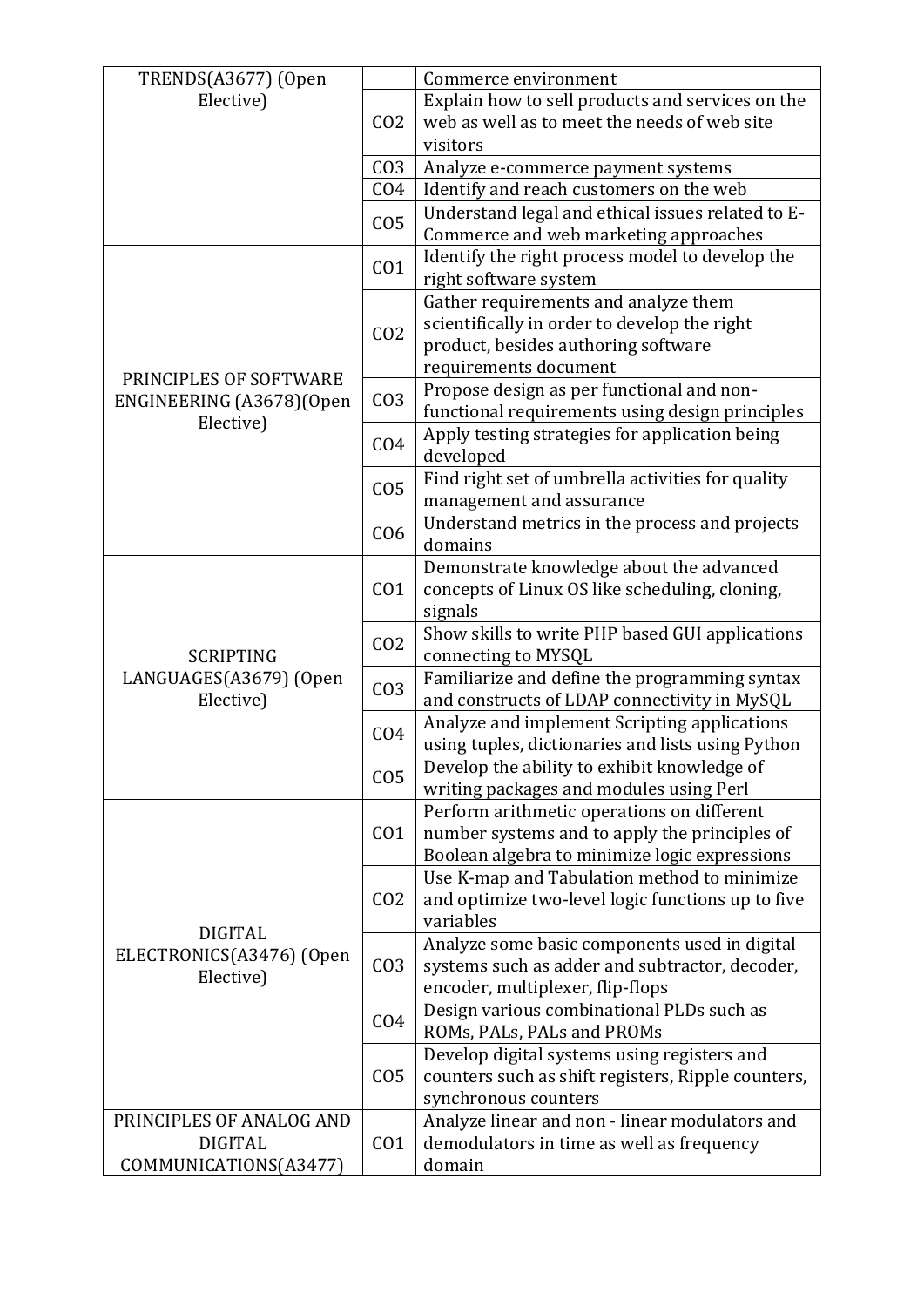| (Open Elective)                                                                                        | CO <sub>2</sub> | Design a linear and non linear modulators and<br>demodulators for the analog signals                                                                                                                                                  |
|--------------------------------------------------------------------------------------------------------|-----------------|---------------------------------------------------------------------------------------------------------------------------------------------------------------------------------------------------------------------------------------|
|                                                                                                        | CO <sub>3</sub> | Outline the basic concepts of digital<br>communications with an insight into practical<br>applications and Differentiate between PCM and<br>DM and identify the applications of these<br>modulation schemes in base band transmission |
|                                                                                                        | CO <sub>4</sub> | Estimate overall digital communication system<br>for the improvement of the system performance                                                                                                                                        |
|                                                                                                        | CO <sub>5</sub> | Analyze the performance of a digital<br>communication system by introducing various<br>spread spectrum modulation techniques                                                                                                          |
|                                                                                                        | CO <sub>1</sub> | Aware the basic concepts of measurement<br>parameters as well as instrument standards,<br>characteristics and errors                                                                                                                  |
| <b>TRANSDUCERS AND</b>                                                                                 | CO <sub>2</sub> | Construct and design various measuring devices<br>like voltmeters, Ammeters, Ohmmeters, analog,<br>digital multi-meters and analyze different types<br>of cathode ray oscilloscopes                                                   |
| MEASUREMENTS(A3478)<br>(Open Elective)                                                                 | CO <sub>3</sub> | Design different bridge networks and analyze<br>balanced condition for finding out values of<br>resistance, capacitance and inductance                                                                                                |
|                                                                                                        | CO <sub>4</sub> | Analyze different physical parameters like<br>pressure, force, velocity, acceleration, sound,<br>torque, strain and stress etc                                                                                                        |
|                                                                                                        | CO <sub>5</sub> | Apply the principles and practice for instrument<br>design and develop for real world problems                                                                                                                                        |
|                                                                                                        | CO <sub>1</sub> | Explain the definition and usage of the term<br>"The Internet of Things" in different contexts                                                                                                                                        |
|                                                                                                        | CO <sub>2</sub> | Understand where the IoT concept fits within<br>the broader ICT industry and possible future<br>trends                                                                                                                                |
| <b>INTERNET OF</b><br>THINGS(A3479) (Open                                                              | CO <sub>3</sub> | Differentiate between the levels of the IoT stack<br>and be familiar with the key technologies and<br>protocols employed at each layer of the stack                                                                                   |
| Elective)                                                                                              | CO <sub>4</sub> | Design a simple IoT system comprising sensors,<br>edge devices, wireless network connections and<br>data analytics capabilities                                                                                                       |
|                                                                                                        | CO <sub>5</sub> | Use the knowledge and skills acquired during<br>the course to build and test a complete, working<br>IoT system involving prototyping, programming<br>and data analysis                                                                |
| NANO TECHNOLOGY<br><b>APPLICATIONS TO</b><br><b>ELECTRICAL</b><br>ENGINEERING(A3276)<br>(OpenElective) | CO <sub>1</sub> | Analyze the different forms of energy conversion<br>methods conventional energy sources and<br>sustainable renewable energy sources                                                                                                   |
|                                                                                                        | CO <sub>2</sub> | Investigate different Nano materials and<br>characteristics and applications in electrical<br>energy storage and electrical energy<br>applications                                                                                    |
|                                                                                                        | CO <sub>3</sub> | Evaluate micro fluid devices, Nano-engines, and<br>energy conversion systems                                                                                                                                                          |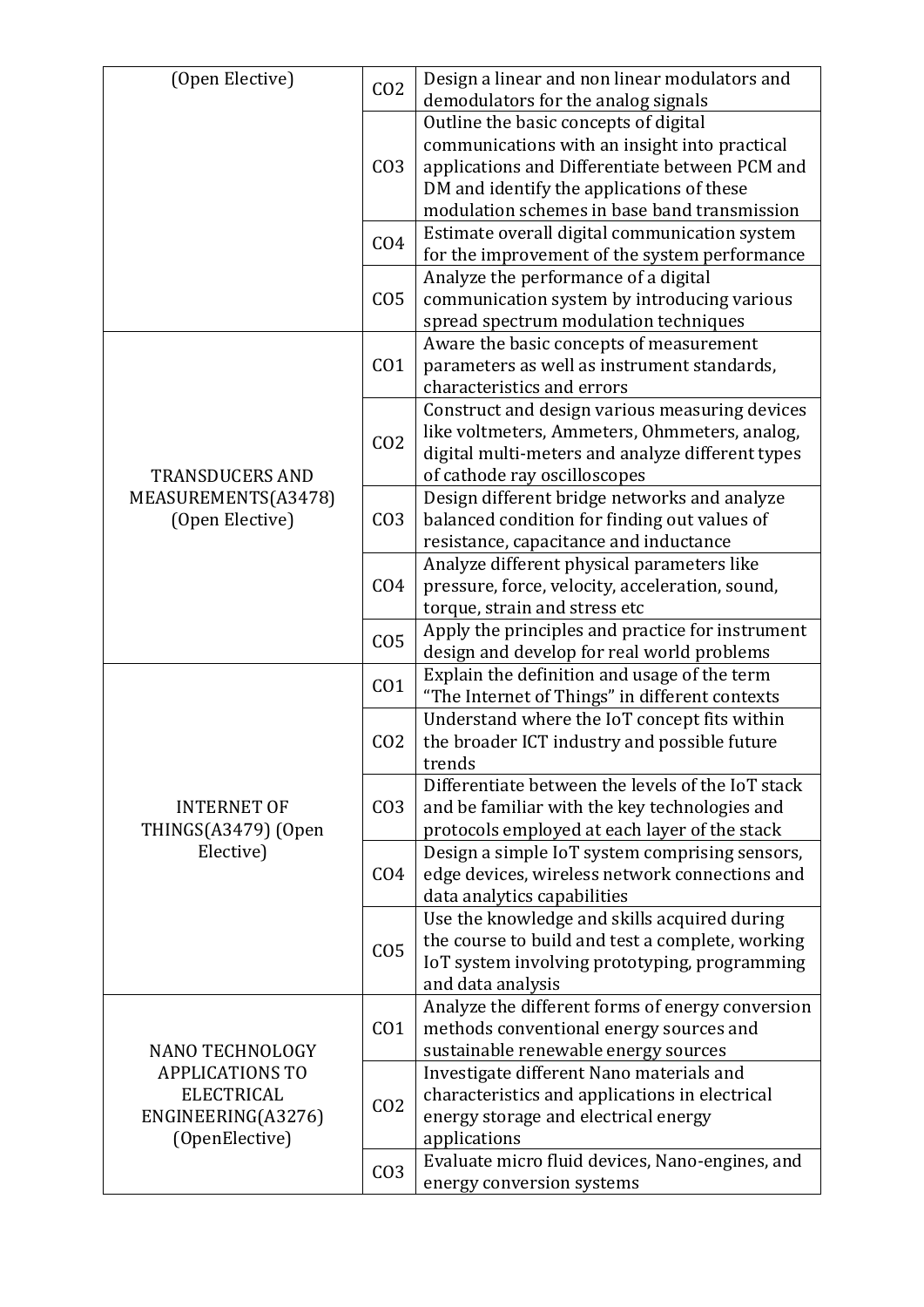|                                                                 | CO <sub>4</sub> | Explore hydrogen storage systems                                                        |
|-----------------------------------------------------------------|-----------------|-----------------------------------------------------------------------------------------|
|                                                                 |                 | Apply the knowledge of electronics in                                                   |
|                                                                 | CO <sub>1</sub> | developing the controllers for industrial                                               |
| <b>INDUSTRIAL</b>                                               |                 | applications                                                                            |
| ELECTRONICS(A3277)                                              |                 | Interpret system drawings, and design simple                                            |
| (Open Elective)                                                 | CO <sub>2</sub> | systems for sequential control systems involving                                        |
|                                                                 |                 | valves and cylinders                                                                    |
|                                                                 | CO <sub>3</sub> | Evaluate the operational characteristics the                                            |
|                                                                 |                 | electrical and mechanical actuation systems CO4                                         |
|                                                                 |                 | Compare the present and future available                                                |
|                                                                 | CO <sub>1</sub> | electrical power from solar energy in the world                                         |
|                                                                 |                 | based on the knowledge of global solar                                                  |
|                                                                 |                 | horizontal irradiation                                                                  |
|                                                                 |                 | Assimilate and acquire the skills for design and                                        |
|                                                                 | CO <sub>2</sub> | engineering of solar thermal and solar                                                  |
|                                                                 |                 | photovoltaic technology and systems                                                     |
| <b>SOLAR ENERGY AND</b>                                         |                 | Identify simple to complex problems involved in                                         |
| APPLICATIONS(A3278) (Open                                       | CO <sub>3</sub> | solar thermal energy conversion technique used                                          |
| Elective)                                                       |                 | in the liquid based solar heating and cooling                                           |
|                                                                 |                 | systems for buildings/societal needs                                                    |
|                                                                 |                 | Examine a solar PV(Photo Voltaic) system                                                |
|                                                                 |                 | components and their function by utilizing the                                          |
|                                                                 | CO <sub>4</sub> | previous literature knowledge on different                                              |
|                                                                 |                 | Photovoltaic solar cells like crystalline, Multi-                                       |
|                                                                 | CO <sub>5</sub> | Crystalline, Amorphous and thin film                                                    |
|                                                                 |                 | Analyze the techno economics interaction of<br>developments in the solar energy systems |
|                                                                 | CO <sub>1</sub> | Analyze the influence of energy availability on                                         |
|                                                                 |                 | the development of Industries and various other                                         |
|                                                                 |                 | organizations                                                                           |
|                                                                 |                 | Discuss the concepts and technologies used for                                          |
| ENERGY MANAGEMENT AND                                           | CO <sub>2</sub> | energy conservation                                                                     |
| AUDIT(A3279) (Open                                              | CO <sub>3</sub> | Develop methods for evaluating worth of project                                         |
| Elective)                                                       |                 | Investigate the schemes for demand side                                                 |
|                                                                 | CO <sub>4</sub> | management                                                                              |
|                                                                 |                 | Evaluate the VAR requirements for effective                                             |
|                                                                 | CO <sub>5</sub> | voltage control                                                                         |
|                                                                 |                 | Distinguish renewable and non-renewable                                                 |
|                                                                 | CO <sub>1</sub> | energy sources and the associated                                                       |
|                                                                 |                 | environmental issues                                                                    |
| ELEMENTS OF MECHANICAL<br>ENGINEERING(A3376) (Open<br>Elective) | CO <sub>2</sub> | Classify hydraulic turbines and gas turbines                                            |
|                                                                 |                 | based on working principles                                                             |
|                                                                 |                 | Apply metal removal and joining processes to                                            |
|                                                                 | CO <sub>3</sub> | get the designed shape and size of products in                                          |
|                                                                 |                 | manufacturing                                                                           |
|                                                                 | CO <sub>4</sub> | Make use of engineering materials such as                                               |
|                                                                 |                 | ferrous & non-ferrous metals, alloys, composite                                         |
|                                                                 |                 | for different applications                                                              |
|                                                                 | CO <sub>5</sub> | Explain the basic concepts of refrigerants,                                             |
|                                                                 |                 | refrigeration, air-condition system                                                     |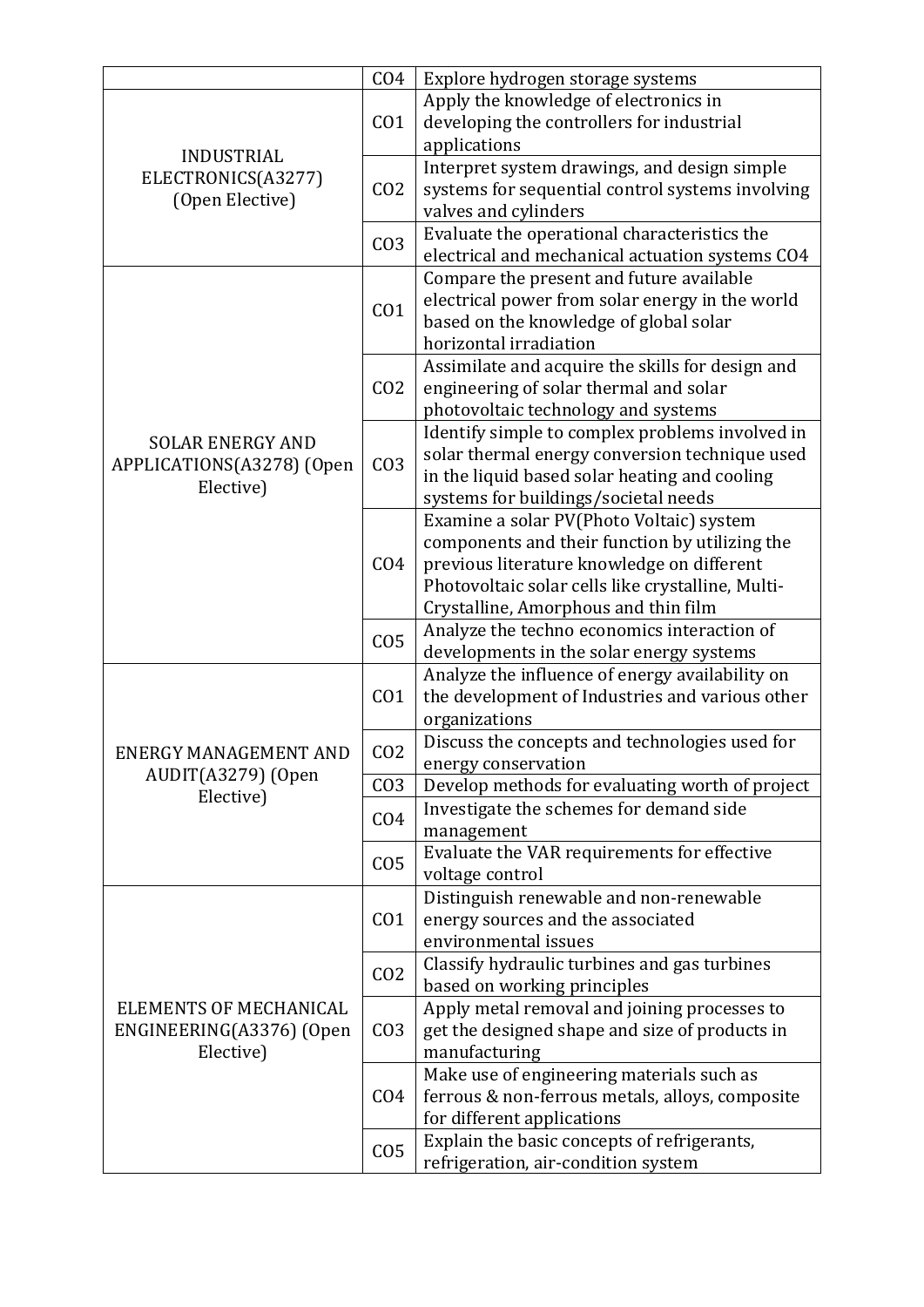| <b>BASIC THERMODYNAMICS</b><br><b>AND HEAT</b>                         | CO <sub>1</sub> | Define the laws of thermodynamics and heat<br>transfer                                                                                                                                                                                |
|------------------------------------------------------------------------|-----------------|---------------------------------------------------------------------------------------------------------------------------------------------------------------------------------------------------------------------------------------|
|                                                                        | CO <sub>2</sub> | Explain the basic concepts of thermodynamics<br>and heat transfer                                                                                                                                                                     |
|                                                                        | CO <sub>3</sub> | Solve the problems by applying the knowledge<br>of thermodynamic and heat transfer laws                                                                                                                                               |
| TRANSFER(A3377) (Open<br>Elective)                                     | CO <sub>4</sub> | Evaluate the performance of thermodynamic                                                                                                                                                                                             |
|                                                                        | CO <sub>5</sub> | cycles, heat engines and heat pumps<br>Analyze heat transfer due to conduction,                                                                                                                                                       |
|                                                                        |                 | convection and radiation<br>Identify the functional elements of generalized                                                                                                                                                           |
|                                                                        | CO <sub>1</sub> | measuring system and the errors occurring in<br>Instrumentation and provide the remedial<br>measures                                                                                                                                  |
| MECHANICAL                                                             | CO <sub>2</sub> | List various pressure measuring instruments<br>and applications in real life                                                                                                                                                          |
| <b>MEASUREMENTS AND</b><br>INSTRUMENTATION(A3378)                      | CO <sub>3</sub> | Evaluate the measuring instruments and to trace<br>the standards used to the ultimate standards                                                                                                                                       |
| (Open Elective)                                                        | CO <sub>4</sub> | Analyze the measuring system for the<br>measurement of Displacement, Temperature,<br>Flow, Liquid level, Stress, Strain and humidity                                                                                                  |
|                                                                        | CO <sub>5</sub> | Classify the various types of humidity,<br>acceleration and vibration measurements                                                                                                                                                    |
|                                                                        | CO <sub>1</sub> | Explain various optimization techniques                                                                                                                                                                                               |
|                                                                        | CO <sub>2</sub> | Solve problems involving single variable and                                                                                                                                                                                          |
|                                                                        |                 | multi variables under constrained or                                                                                                                                                                                                  |
|                                                                        |                 | unconstrained environments                                                                                                                                                                                                            |
| ENGINEERING<br>OPTIMIZATION(A3379)<br>(Open Elective)                  | CO <sub>3</sub> | Examine the impact of various factors affecting<br>the Linear programming problem and solution<br>using sensitivity (Post Optimality) analysis, with<br>the aid of Simplex Method, Revised Simplex<br>Method, Dual Simplex Method etc |
|                                                                        | CO <sub>4</sub> | Apply dynamic programming technique to find<br>optimum solution for inventory, capital<br>budgeting, resource allocation, Production<br>planning and control problems etc                                                             |
|                                                                        | CO <sub>5</sub> | Solve quadratic, geometric and non-linear<br>programming problems using different methods                                                                                                                                             |
|                                                                        | CO <sub>1</sub> | Distinguish between various modes of air<br>pollution and their characteristic                                                                                                                                                        |
| ENVIRONMENTAL<br>POLLUTION AND<br>MANAGEMENT(A3176)<br>(Open Elective) | CO <sub>2</sub> | Examine air pollution sampling and classify its<br>level                                                                                                                                                                              |
|                                                                        | CO <sub>3</sub> | Evaluate water quality and propose necessary<br>measures                                                                                                                                                                              |
|                                                                        | CO <sub>4</sub> | List different standards laid by governing<br>authorities                                                                                                                                                                             |
|                                                                        | CO <sub>5</sub> | Summarize functions carried out by controlling<br>bodies                                                                                                                                                                              |
| <b>REMOTE SENSING AND</b><br>GIS(A3177) (Open Elective)                | CO <sub>1</sub> | Explain basics of Aerial Photography, Remote<br>sensing and GIS                                                                                                                                                                       |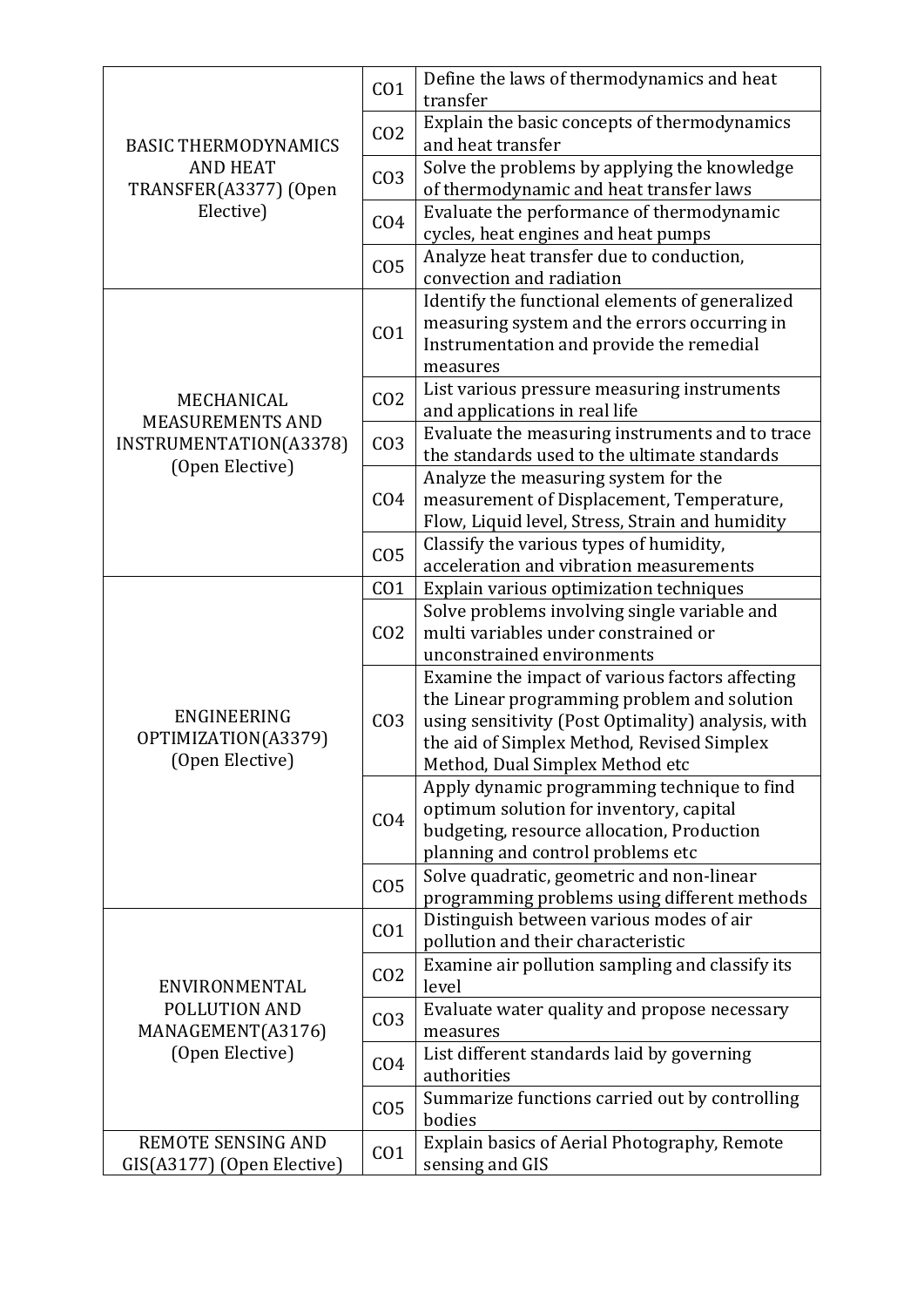|                                                                       | CO <sub>2</sub> | Describe the working principle of interpretation<br>of Aerial photographs and satellite                                                                                                           |
|-----------------------------------------------------------------------|-----------------|---------------------------------------------------------------------------------------------------------------------------------------------------------------------------------------------------|
|                                                                       | CO <sub>3</sub> | Utilize knowledge about the principles and<br>physics of Remote sensing and data acquisition                                                                                                      |
|                                                                       | CO <sub>4</sub> | Summarize the data types, data storage and<br>carry out the analysis of spatial and attribute<br>data                                                                                             |
|                                                                       | CO <sub>5</sub> | Apply applications of remote sensing and GIS in<br>various fields                                                                                                                                 |
|                                                                       | CO <sub>1</sub> | List out different causes of Environmental<br>hazards                                                                                                                                             |
| <b>DISASTER</b><br>MANAGEMENT(A3178)<br>(Open Elective)               | CO <sub>2</sub> | Classify environmental hazards and disasters,<br>Endogenous hazards, exogenous hazards,<br>infrequent events - Cumulative atmospheric<br>hazards / disasters                                      |
|                                                                       | CO <sub>3</sub> | Explain different characteristics of hazards                                                                                                                                                      |
|                                                                       | CO <sub>4</sub> | Develop Emerging approaches in Disaster<br>management                                                                                                                                             |
|                                                                       | CO <sub>1</sub> | Improve business and management skills in<br>positions within the construction industry                                                                                                           |
| CONSTRUCTING PLANNING<br>AND MANAGEMENT(A3179)<br>(Open Elective)     | CO <sub>2</sub> | Adapt technical skills and knowledge in<br>mathematics, science, construction, and<br>technology in support of planning, analysing,<br>and solving construction problems                          |
|                                                                       | CO <sub>3</sub> | Utilize industry resources including associations<br>and organizations, professional publications,<br>and governmental data to analyze, evaluate, and<br>apply current trends within the industry |
|                                                                       | CO <sub>4</sub> | Make use of decision-making in personal and<br>professional endeavors                                                                                                                             |
|                                                                       | CO <sub>5</sub> | Design a quality construction project from start<br>to completion while maintaining budget,<br>schedule, and safety requirements                                                                  |
|                                                                       | CO <sub>1</sub> | Understand the role, characteristics, qualities,<br>and functions of entrepreneur and use this<br>knowledge to become future entrepreneurs                                                        |
| <b>BASIC PROGRAM IN</b><br>ENTREPRENEURSHIP(A3081)<br>(Open Elective) | CO <sub>2</sub> | Understand various Institutional support for<br>setting up a business enterprise and apply this<br>knowledge while approaching these institutions<br>for financial support                        |
|                                                                       | CO <sub>3</sub> | Understand role, importance and functions of<br>women entrepreneur and use this knowledge to<br>become future women entrepreneurs                                                                 |
|                                                                       | CO <sub>4</sub> | Understand the concept of Project Management<br>and steps in Project development and apply this<br>knowledge while taking future project<br>assignments                                           |
|                                                                       | CO <sub>5</sub> | Understand training programs and different<br>training institutions to impart training and apply<br>this knowledge to train existing and future<br>entrepreneurs                                  |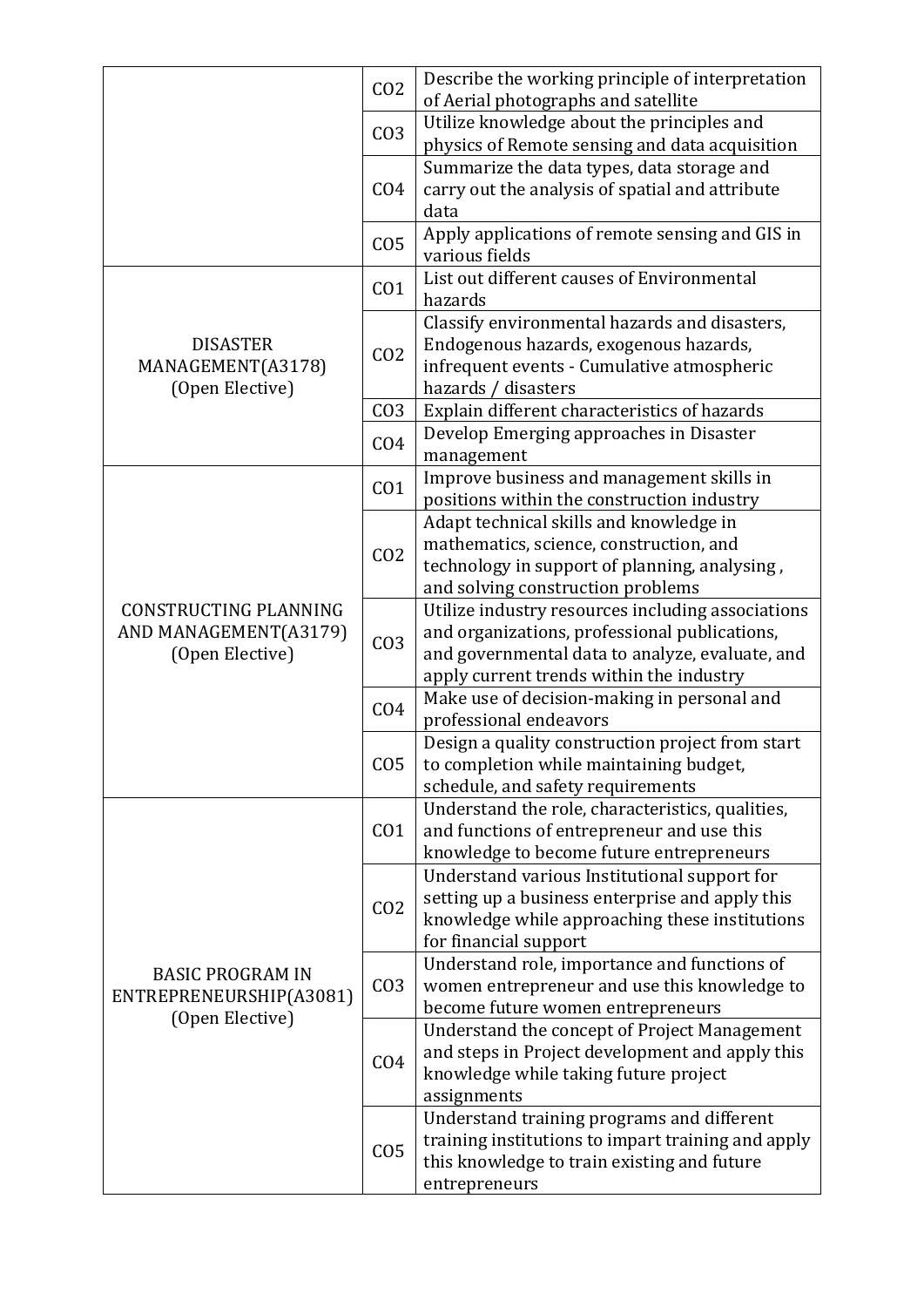|                             | CO <sub>1</sub> | <b>Identify functions of Human Resource</b>         |
|-----------------------------|-----------------|-----------------------------------------------------|
|                             |                 | Management                                          |
|                             | CO <sub>2</sub> | Illustrate the process of Recruitment and           |
| <b>HUMAN RESOURCE</b>       |                 | selection                                           |
| MANAGEMENT(A3077)           | CO <sub>3</sub> | Analyze the needs and methods for training          |
| (Open Elective)             | CO <sub>4</sub> | Outline the functional relationship with            |
|                             |                 | performance and compensation                        |
|                             |                 | Illustrate the importance of Industrial relations   |
|                             | CO <sub>5</sub> | through collective bargaining, trade unions and     |
|                             |                 | industrial settlement machinery                     |
|                             |                 | Understand approaches, opportunities and            |
|                             | CO <sub>1</sub> | challenges of OB and use this knowledge to          |
|                             |                 | understand behaviour people in organizations        |
|                             |                 | Explain the importance of diversity in              |
|                             |                 | organizations as well as personality and            |
|                             | CO <sub>2</sub> | perception of individual and apply this             |
|                             |                 | knowledge for better understanding of human         |
|                             |                 | beings in organizations                             |
|                             |                 | Indicate the group behaviour and leadership         |
| ORGANIZATION                |                 | styles exhibit by the managers and apply this       |
| BEHAVIOR(A3078) (Open       | CO <sub>3</sub> | knowledge to get the things done through            |
| Elective)                   |                 | subordinates efficiently and effectively            |
|                             |                 | Illustrate motivation theories and different        |
|                             |                 | Organization structures and apply this              |
|                             | CO <sub>4</sub> | knowledge to create suitable organization           |
|                             |                 | structure for business as well as to get better     |
|                             |                 | work from employees                                 |
|                             | CO <sub>5</sub> | Interpret the role of Conflict management, Stress   |
|                             |                 | management, Organization change and Self            |
|                             |                 | management and apply this knowledge for             |
|                             |                 | solving different problems of organizations         |
|                             |                 | Understand Supply chain management                  |
|                             | CO <sub>1</sub> | functions, drivers and different types of Logistics |
|                             |                 | and apply the knowledge in business                 |
|                             |                 | environment                                         |
|                             |                 | Illustrate the importance of Supply chain           |
|                             | CO <sub>2</sub> | customer service and bench mark practices           |
|                             |                 | and apply them in business environment              |
| <b>LOGISTICS AND SUPPLY</b> |                 | Explain the role of Sourcing and Distribution in    |
| <b>CHAIN</b>                | CO <sub>3</sub> | supply chain and apply the knowledge in             |
| MANAGEMENT(A3079)           |                 | decision making process of organization             |
| (Open Elective)             |                 | Interpret the importance of Co-ordination in        |
|                             | CO <sub>4</sub> | supply chain and role of Information Technology     |
|                             |                 | in supply chain and use this knowledge to run       |
|                             |                 | the organization successfully                       |
|                             |                 | Classify Global logistics & Global supply chain     |
|                             | CO <sub>5</sub> | processes and strategies and use this knowledge     |
|                             |                 | to understand Global supply chain and logistics     |
|                             |                 | environment                                         |
| <b>NATIONAL SERVICE</b>     | CO <sub>1</sub> | Contrast the different types of NSS activities and  |
| SCHEME(A3080) (NSS) (Open   |                 | financial pattern of expenditure in Community       |